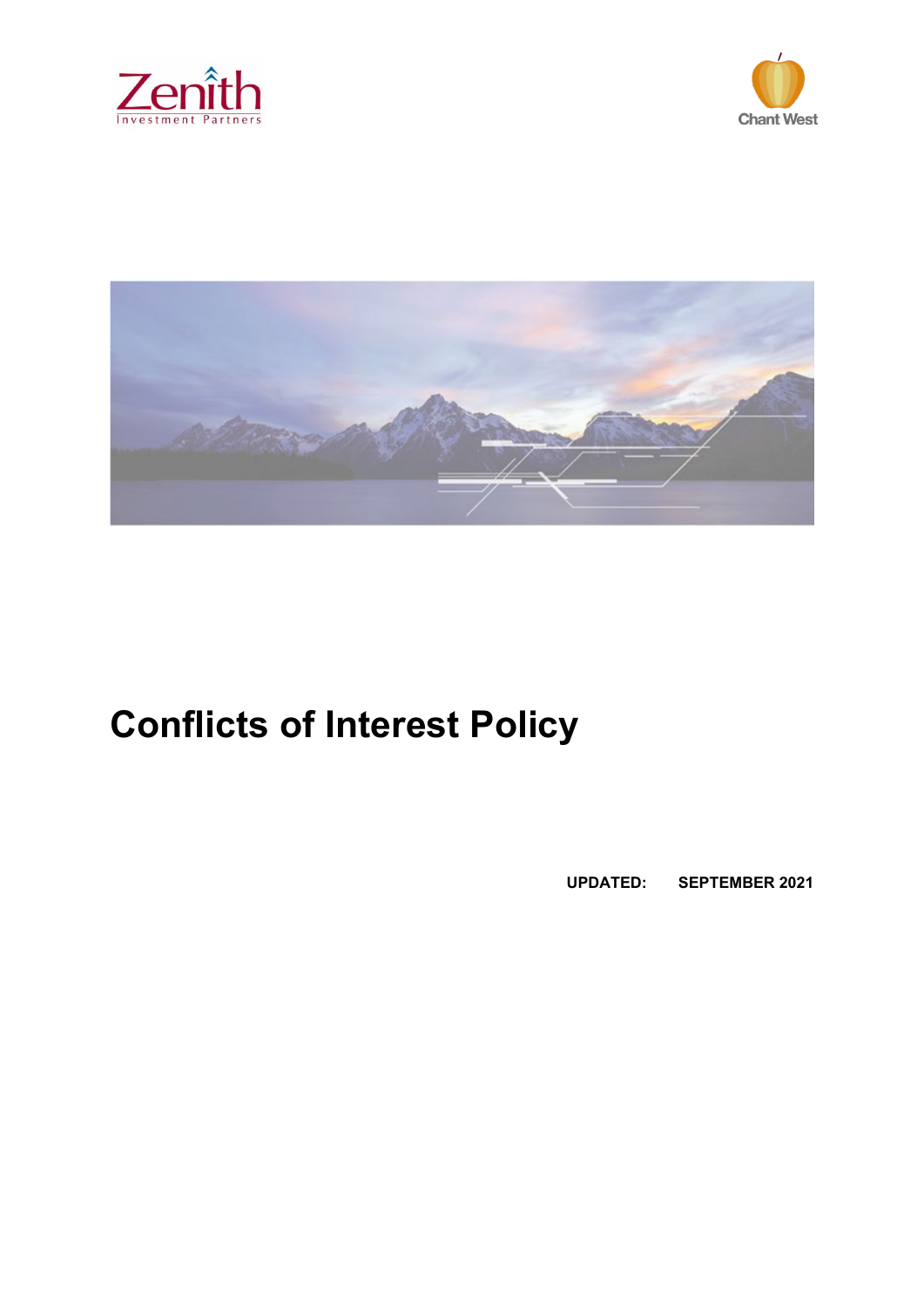



# **TABLE OF CONTENTS**

# **CONTENTS**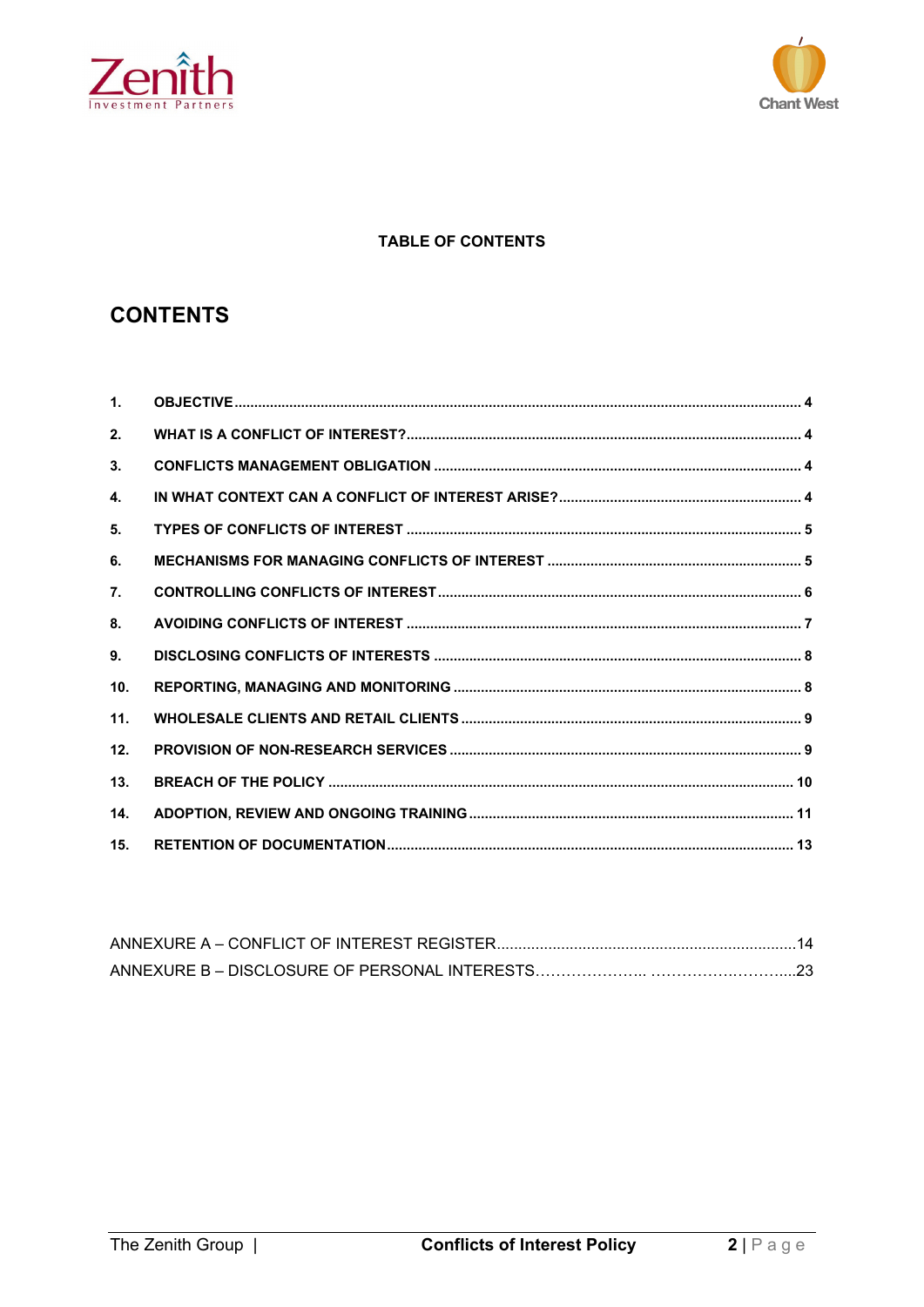



# **Overview**

This document relates to the management of conflicts of interest by the Zenith Group, and is designed to:

- Outline the Zenith Group's obligation under the *Corporations Act 2001* (the Act) in the management of conflicts of interest;
- confirm acceptance by the Zenith Group and the Zenith Group's Board of Directors (the Directors) of its responsibility for such obligations;
- establish procedures to identify and assess conflicts of interest;
- implement and monitor responses to conflicts of interest, act on, and record any instance of non-compliance;
- ensure that all representatives and employees are familiar with and adhere to the Zenith Group Conflict of Interest Policy;
- ensure that all representatives and employees are familiar with and adhere to the reporting of conflicts of interests; and
- implement measures to review and update these procedures.

The Zenith Group consists of the following entities, as updated from time to time:

- Zenith Partners Group Pty Ltd
- Zenith Investment Partners Pty Ltd (Zenith);
- Zenith CW Pty Ltd (Chant West);
- ZIP Holdco Pty Ltd;
- Heuristic Investment Systems Pty Ltd.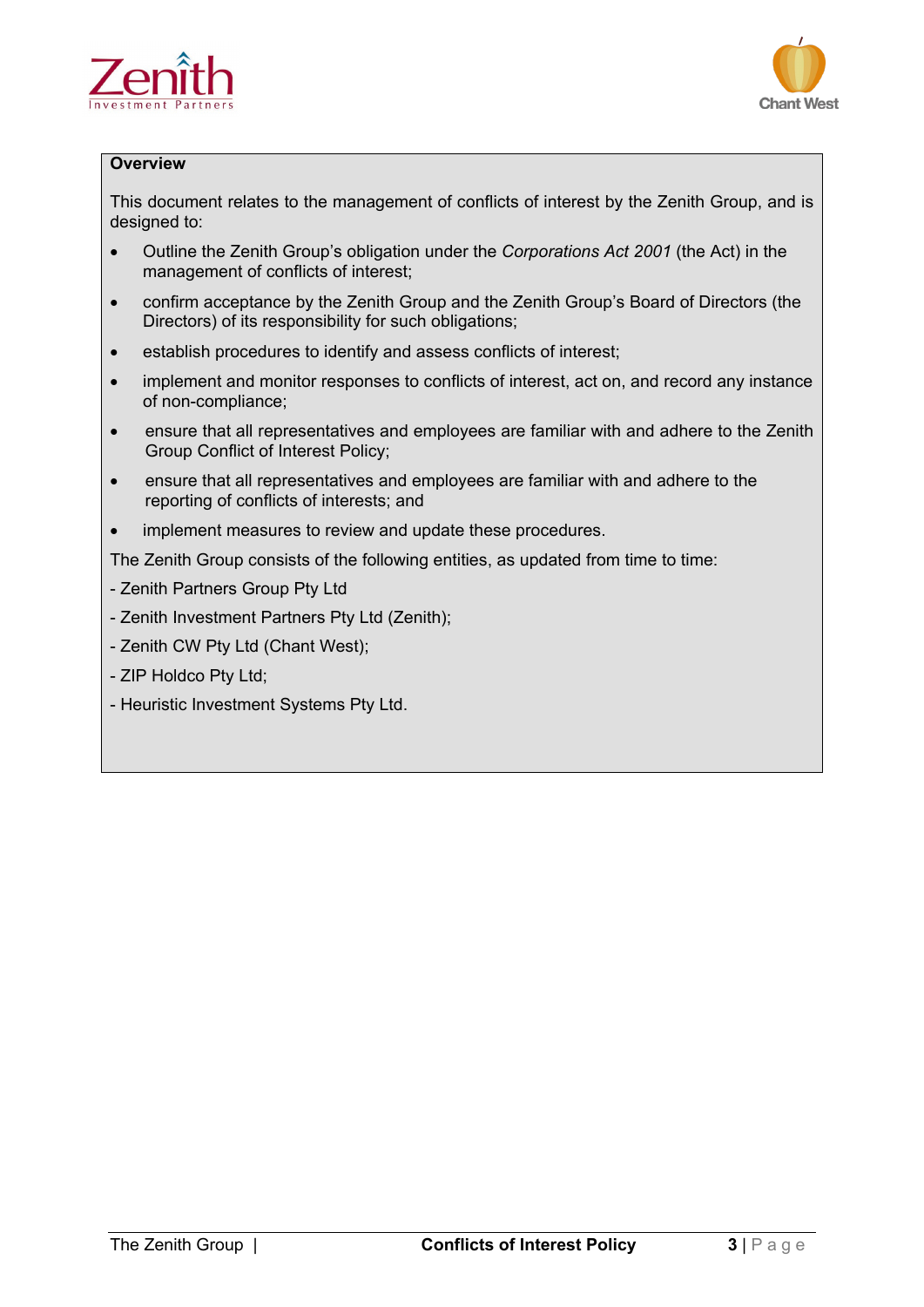



# <span id="page-3-0"></span>**1. Objective**

This Policy and the Zenith Group's regulatory and statutory obligations apply to all employees of the Zenith Group.

The primary objective of this Policy is to manage conflicts of interest by implementing workable procedures for controlling, avoiding and disclosing conflicts of interests, in line with statutory and regulatory obligations.

# <span id="page-3-1"></span>**2. What Is A Conflict Of Interest?**

A conflict of interest is a situation in which an organisation or an individual in a position of trust has a competing professional or personal interest and includes actual, potential and perceived conflicts of interest.

Competing interests can make it difficult for duties to be fulfilled impartially and can create and appearance of impropriety that can undermine confidence even if no unethical or improper action is taken.

# <span id="page-3-2"></span>**3. Conflicts Management Obligation**

- 3.1 As the holder of an AFSL and in accordance with section 912A(1) of the Act, the Zenith Group must adhere to the following general obligations to:
	- (1) do all things necessary to ensure that the financial services covered by the AFSL are provided efficiently, honestly and fairly;
	- (2) comply with the conditions on the AFSL;
	- (3) comply with financial services law; and
	- (4) comply with the other requirements set out in section 912A(1) and the relevant regulations.
- 3.2 For the purposes of this policy, the Zenith Group acknowledges and accepts the direct and specific obligation to manage conflicts of interest under the Act, which requires the Zenith Group to have in place adequate arrangements for the management of conflict of interests that may arise wholly, or partially in relation to activities undertaken in the provision of financial services as a part of our financial services businesses.
- 3.3 The Zenith Group further acknowledges and accepts ASIC guidance and interpretation of the conflicts management obligations as set out in Regulatory Guide 181 Licensing: Managing conflicts of interest (RG 181) and Regulatory Guide 79 Research report providers: Improving the quality of investment research (RG 79).

# <span id="page-3-3"></span>**4. In What Context Can A Conflict Of Interest Arise?**

4.1 A conflict of interest may occur regularly during the course of everyday business activities.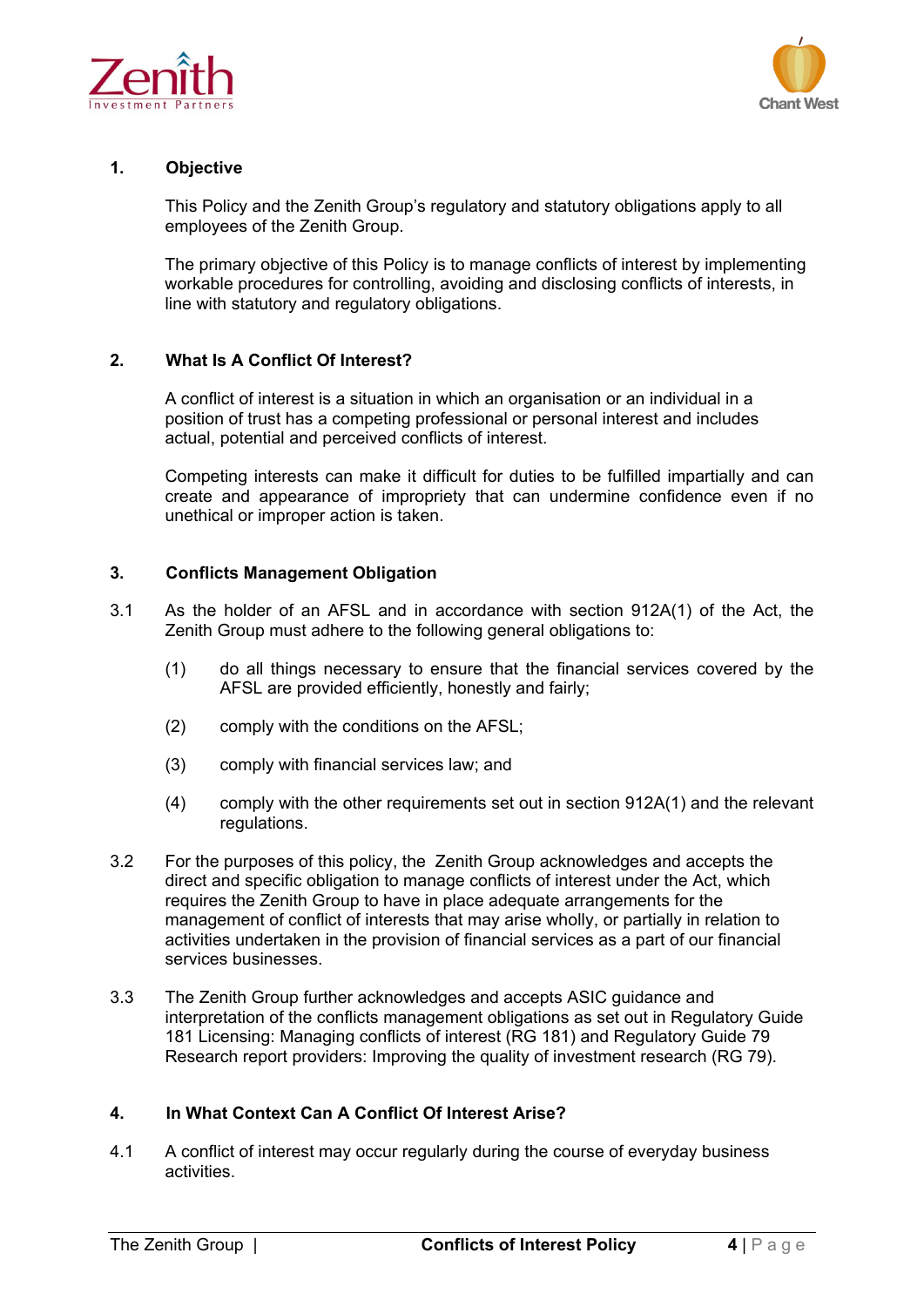



- 4.2 Conflicts management obligations primarily relate to conflicts of interest that arise within the Zenith Group's business and in dealings with clients. An example includes the situation where the Zenith Group has a conflict between earning greater fees and its obligations to clients.
- 4.3 It also applies to conflicts of interests that arise between something within the Zenith Group's business dealings and something outside it. An example includes the situation where a conflict arises between an employee's or representative's personal interests and the Zenith Group's obligations to clients (e.g. if an employee or representative trades on their own account and used information gained as a part of their employment for their own personal gain.)
- 4.4 It does not however, apply to conflicts of interest that occur wholly outside the Zenith Group's financial services business. For instance, any potential conflict between the investment objectives of a client and the objectives of the relevant financial product will not be considered by the Zenith Group unless, if it were licensed to do so, the Zenith Group or a representative provided the financial product advice which led to the investment.
- 4.5 The consequences of putting the interests of the organisation before the interest of clients include statutory breach, criminal action, reputational damage and financial loss.

# <span id="page-4-0"></span>**5. Types of Conflicts of Interest**

- 5.1 Conflicts of interest fall into three broad categories:
	- (a) **Real** conflicts of interest are where there is an actual conflict between current duties and responsibilities and an existing interest. An example of a real conflict of interest is where an analyst preparing a research report of a financial product has a material interest in that product.
	- (b) **Potential** conflicts of interest are where the interest of the financial service provider or individual is capable of coming into conflict with their duties. An example is where an employee or Director sits on the investment committee of a fund that we do not currently rate.
	- (c) **Perceived** conflicts of interest are where it appears or could reasonably be perceived by others that a financial service provider or an individual's interest is influencing the performance of their duties, regardless or whether this is actually the case. An example includes the Zenith Group's corporate relationship with fund managers/ product issuers that we rate who also subscribe to our research.

# <span id="page-4-1"></span>**6. Mechanisms for Managing Conflicts of Interest**

- 6.1 Conflicts management obligations do not prohibit all conflicts of interest. It does not provide that an AFS licensee can never provide financial services if a conflict of interest exists. Having the conflict of interest is not necessarily the problem, it is how it is managed that is important.
- 6.2 The Zenith Group has considered and adopted, amongst other arrangements, the three mechanisms for managing conflicts of interest, as prescribed by ASIC in RG 181 in preparing this policy, and has put in place procedures and processes to: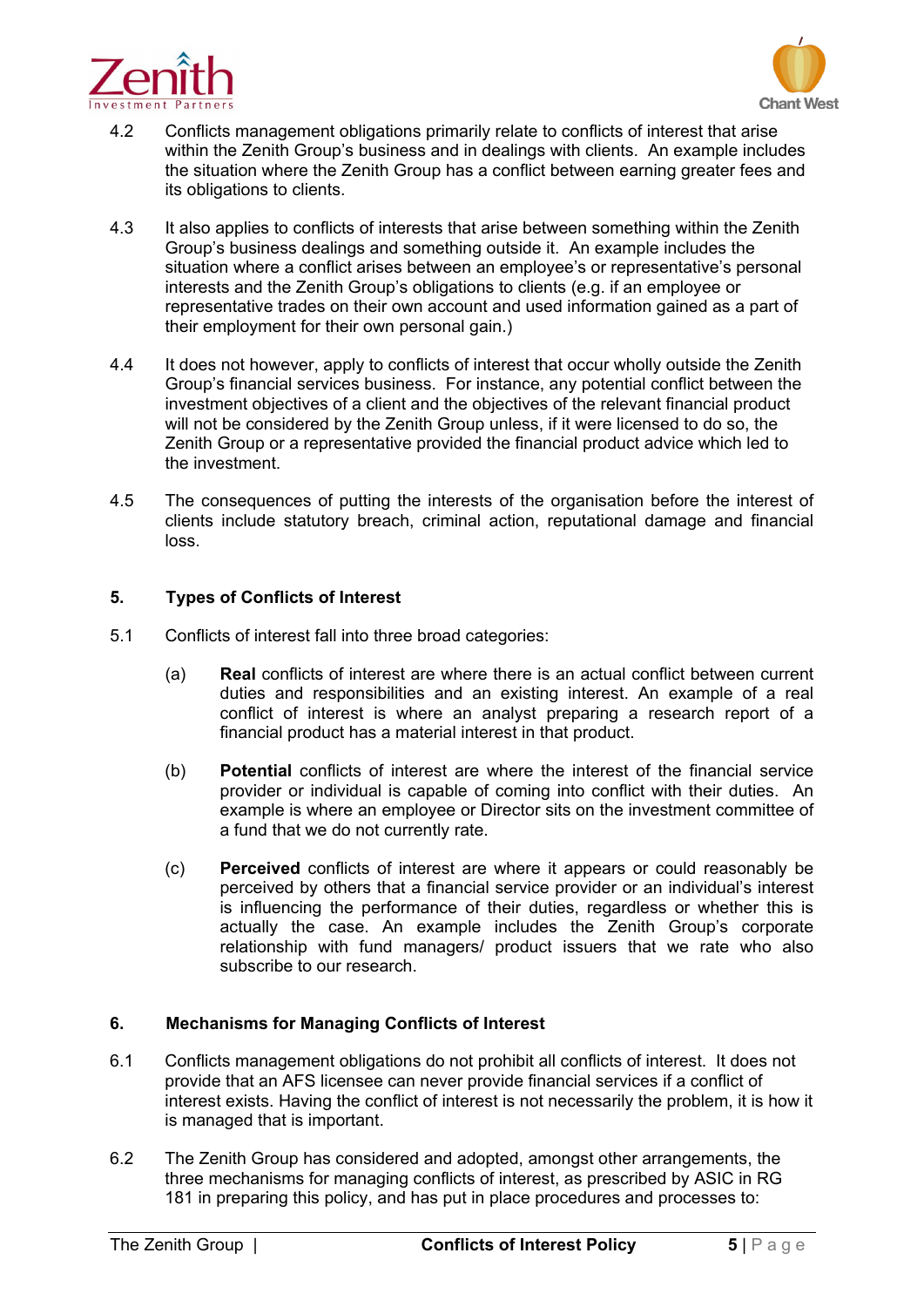



- (1) control conflicts of interest;
- (2) avoid conflicts of interest; and
- (3) disclose conflicts of interest.

# <span id="page-5-0"></span>**7. Controlling Conflicts of Interest**

- 7.1 In order to control conflicts of interest, the Zenith Group has implemented procedures to:
	- (1) identify the conflicts of interest relating to the Zenith Group's business;
	- (2) assess and evaluate those conflicts; and
	- (3) decide upon, and implement, an appropriate response to those conflicts.
- 7.2 Identifying Conflicts of Interest
	- (1) The Zenith Group has identified a number of real, potential and perceived conflicts of interest relevant to the business, which have been tabled in the Table of Conflicts of Interest set out in Annexure A.
	- (2) Areas considered and marked for ongoing review include:
		- (a) the remuneration practices of the business (e.g. the fees charged to clients and the commissions, if any paid to advisers) and ensuring that such practices operate efficiently, honestly and fairly; and
		- (b) the treatment of all clients fairly so that financial services are not provided in a manner that:
			- (i) unfairly puts the interests of the Zenith Group ahead of clients (e.g. failure to disclose fees transparently);
			- (ii) unfairly puts the interests of one client ahead of the interests of other clients (e.g. in its dealings with a representative or its associates when trading for that person); and
			- (iii) uses knowledge about clients in a way that is likely to advance the Zenith Group's own interest without sufficient disclosure to affected clients (e.g. at worst, insider dealing).
	- (3) Particular attention was given to the following potential conflict of interest situations:
		- (a) the granting of preferential treatment to a client who is a representative or associate, such as by trading at lower costs or charging reduced fees;
		- (b) the granting of preferential treatment to a client who is a representative or associate, such as giving priority in access to products; and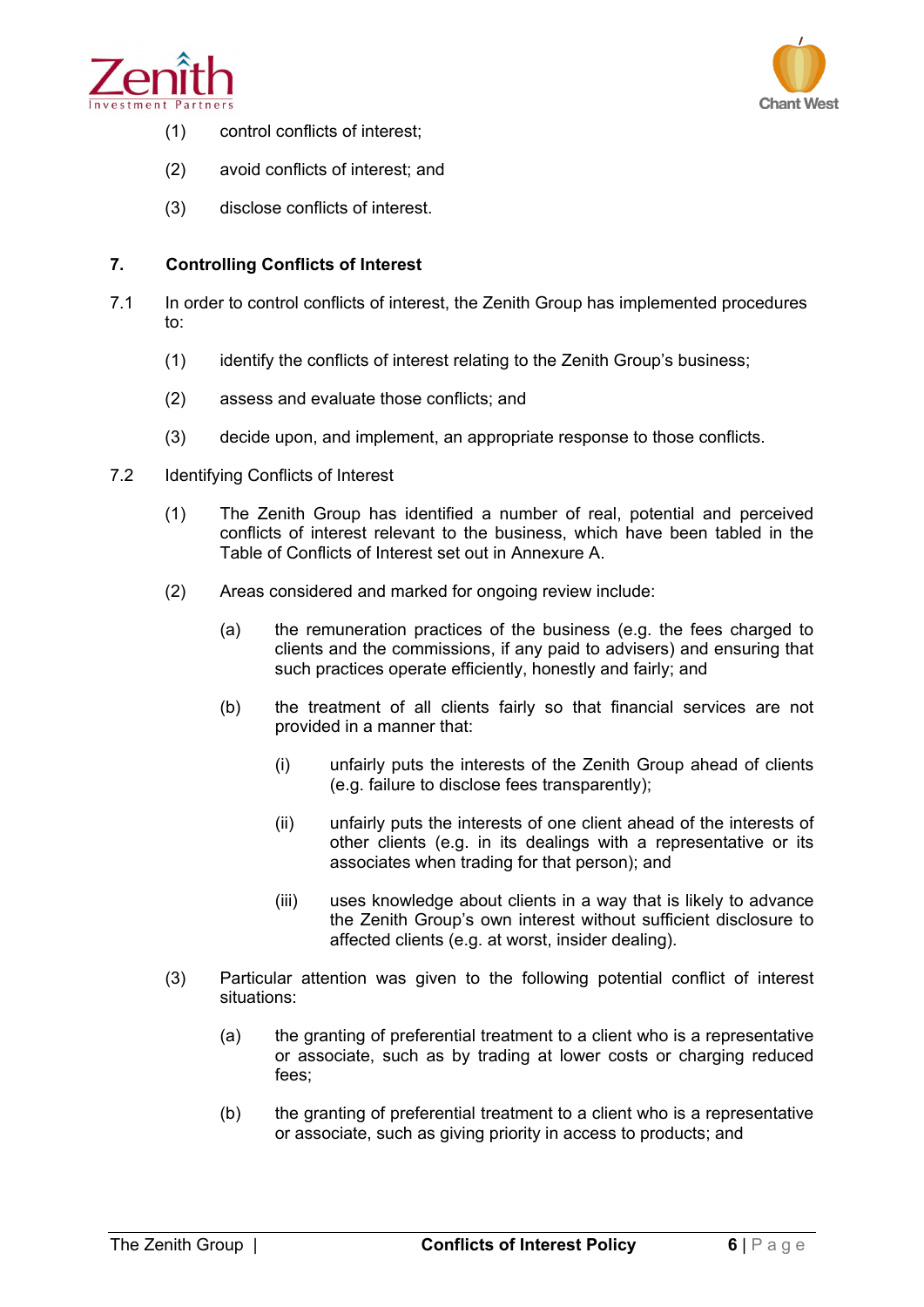



- (c) the obtaining of an advantage over clients where the Zenith Group, or a representative or associate of the Zenith Group, trades at a rate more favourable than the market rate.
- 7.3 Assessing and Evaluating Conflicts of Interest
	- (1) The Zenith Group has adopted the qualitative risk analysis methodology set out in ASIC RG 79, and AS ISO 31000:2018 Risk Management for assessing and evaluating conflicts of interest.
	- (2) The Zenith Group Head of Legal and Compliance is responsible for assessing and evaluating conflicts of interest. This is done primarily through monthly reporting to the Compliance Committee at the Compliance Meeting, or in the event of a serious conflict of interest, the evaluation must be included in a written report prepared for the Board that deals with or relates to conflicts of interest.
- 7.4 Resolving Conflicts of Interest
	- (1) In resolving conflicts of interest, the Zenith Group must decide upon and implement an appropriate response to such new and potential conflicts of interests.
	- (2) Depending on the circumstances and nature of any conflict of interest, it may be appropriate to:
		- (a) disclose the conflict of interest to the relevant client;
		- (b) allocate another representative to provide the service to the particular client;
		- (c) decline to provide services the particular client;
		- (d) Disclose any conflict of interest when attending internal decisionmaking forums, abstain from any related discussion and/or vote, relinquish the Chair of such a forum (if appropriate) and/or depart the forum until the relevant matter is concluded, or
		- (e) initiate internal or external disciplinary action where warranted.
	- (3) The above is not an exhaustive list. What constitutes an appropriate response to a particular conflict of interest will always depend on the facts and circumstances.
	- (4) In considering the appropriate response the Zenith Group must always have regard to the various duties that apply at law.

# <span id="page-6-0"></span>**8. Avoiding Conflicts of Interest**

- 8.1 Some conflicts of interest are so serious in nature that the only way to manage them is to avoid them completely.
- 8.2 The Zenith Group must assess and evaluate any actual, apparent or potential conflict of interest and make the decision as to whether a particular conflict of interest is manageable or whether it should be avoided.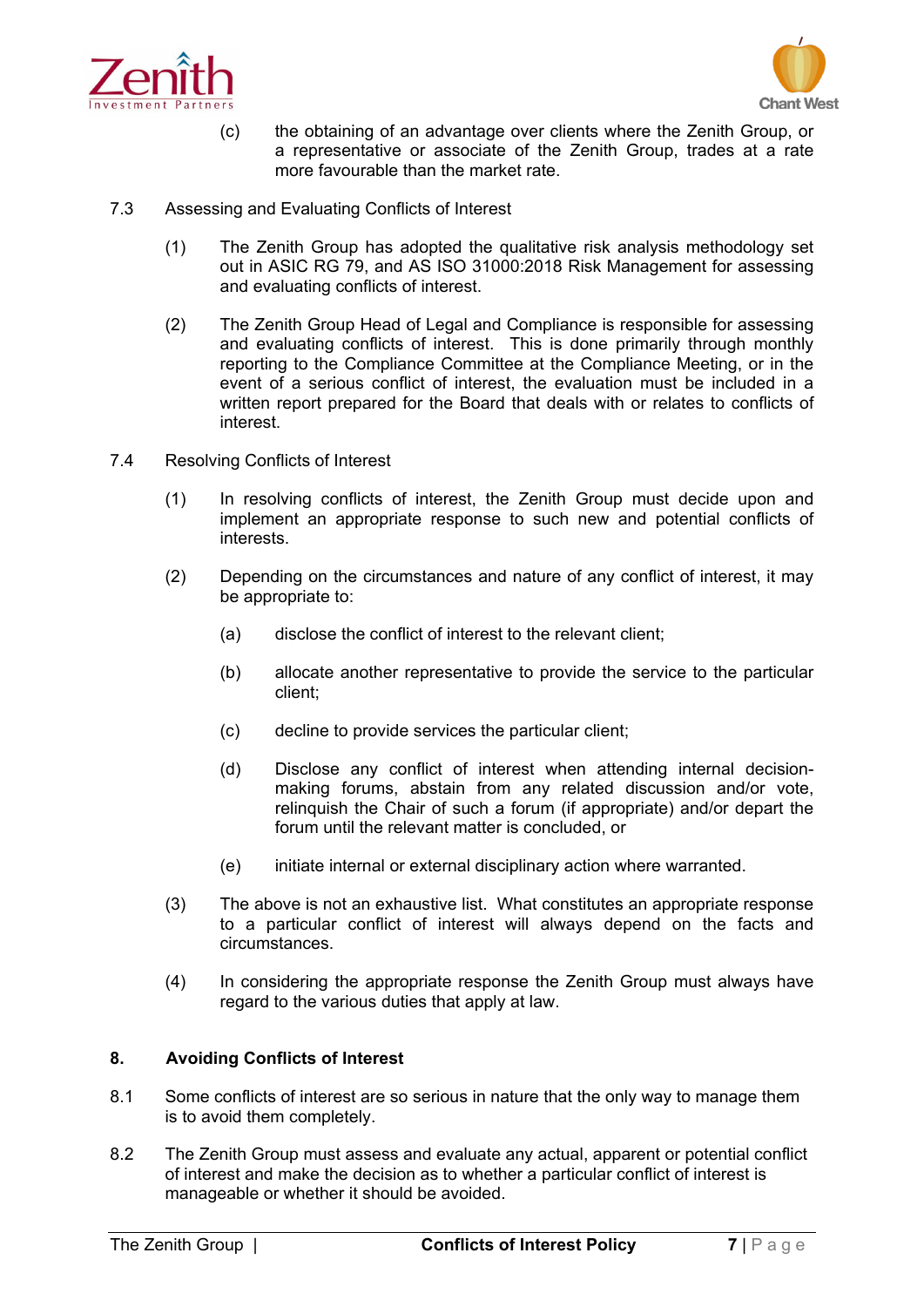



8.3 Examples of conflicts of interest that the Zenith Group avoids, includes but are not limited to:

> (1) Provision of research reports where the Zenith Group or a Zenith Group Employee holds a material interest in the product. The Zenith Group has assessed that the only way to adequately manage such a conflict of interest would be to avoid it entirely;

> (2) Distribution of research prepared by the Zenith Group on the Zenith Group's own products. While the Zenith Group does not have any of its own products, it has been assessed that should circumstances change, in accordance with RG 79.135, the Zenith Group would not conduct research on its own products.

#### <span id="page-7-0"></span>**9. Disclosing Conflicts of Interests**

- 9.1 The Zenith Group must make appropriate disclosures to clients as part of its arrangements to manage conflicts of interest. The Zenith Group recognises that while disclosure alone will often not be enough, disclosure is an integral part of managing conflicts of interest.
- 9.2 The Zenith Group will use its best endeavours to ensure that clients are adequately informed about any conflicts of interests. Adequate disclosure means providing enough detail in a clear, concise and effective form to allow clients to make an informed decision about how the conflict may affect the service provided to them.
- 9.3 Consistent with ASIC's expectations in RG 181, any disclosure made by the Zenith Group will focus on material conflicts and when providing disclosure about conflicts of interest, will ensure that disclosure:
	- (1) is timely, prominent, specific and meaningful to the client;
	- (2) occurs before or when the financial service is provided, but in any case, at a time that allows the client a reasonable time to assess its effect;
	- (3) specifies the service to which the conflict relates; and .
	- (4) is in writing.

# <span id="page-7-1"></span>**10. Reporting, Managing and Monitoring**

- 10.1 Reporting
	- (1) It is the obligation of all the Zenith Group employees to notify the Head of Legal and Compliance if they become aware of an actual, perceived or potential conflict of interest.
	- (2) Employees must notify the Head of Legal and Compliance by completing and forwarding the Conflicts of Interest Notification Form or via email.
- 10.2 Managing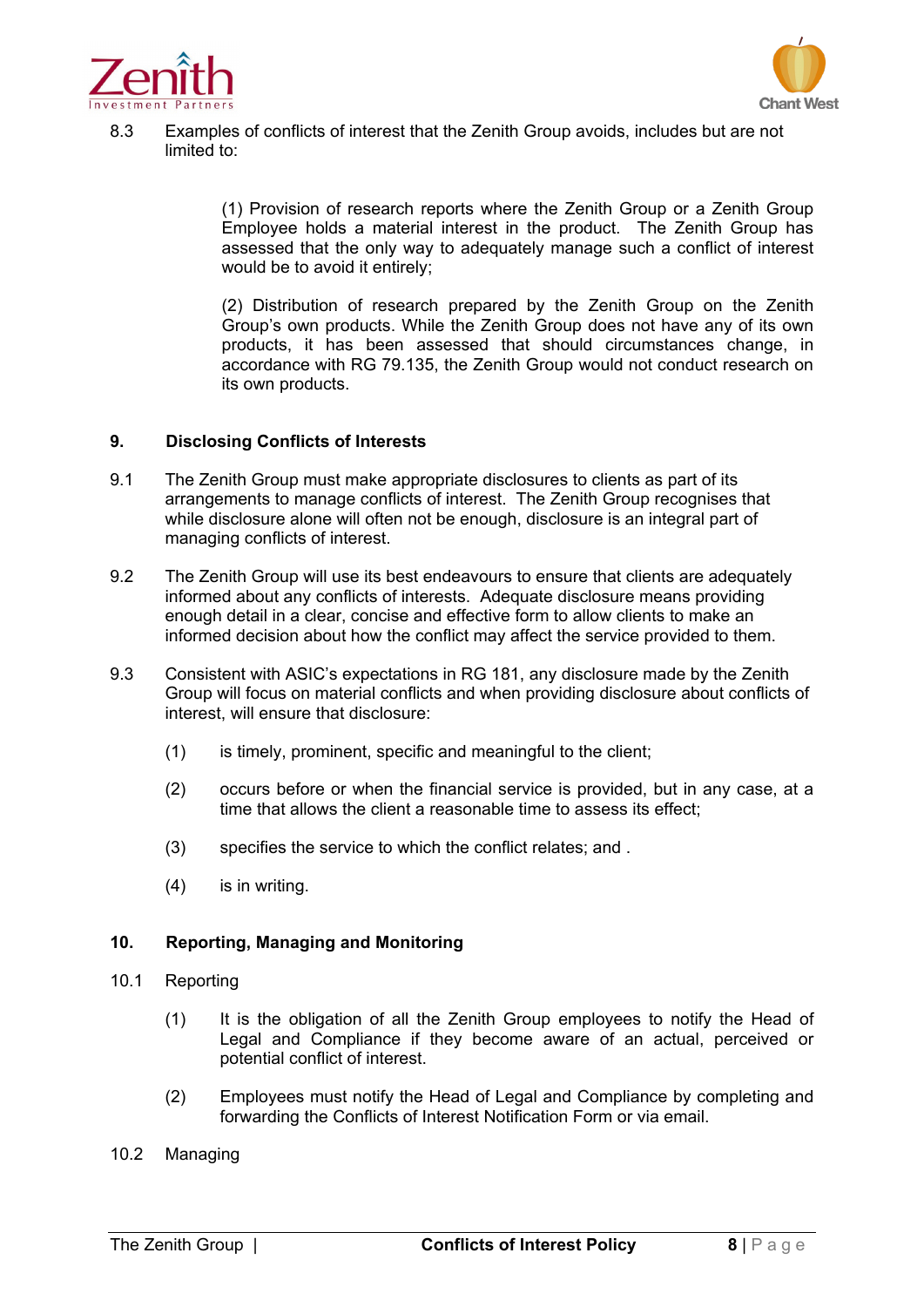



- (1) Once the conflict of interest has been reported to the Head of Legal and Compliance, it will be assessed and evaluated by the Compliance Committee. The impact of the conduct on the Zenith Group's business objectives, obligations and reputation will be reviewed.
- (2) Depending on the nature of the conflict of interest, the appropriate course of action will be decided and put in place in accordance with of the terms of this Policy.
- (3) All conflicts of interest will be included in the Conflict of Interest Register (the Register).
- 10.3 Monitoring
	- (1) The Head of Legal and Compliance will monitor compliance with this Policy by:
		- (a) internal reporting;
		- (b) training of staff with the aim of educating them to identify and report breaches which may arise because of a conflict of interest; and
		- (c) the Head of Legal and Compliance must ensure the Complaints Register is reviewed each quarter to identify whether any disputes are a result of conflicts of interest between the Zenith Group (including its representatives) and clients.

# <span id="page-8-0"></span>**11. Wholesale Clients and Retail Clients**

- 11.1 The conflicts management obligation applies equally to services provided to retail and wholesale clients.
- 11.2 However, in some cases, the disclosure the Zenith Group needs to give to a wholesale client to comply with the law will be less detailed than is required for a retail client.
- 11.3 When determining the disclosure that should be provided, the Zenith Group considers the following factors:
	- (1) the level of financial sophistication of the client;
	- (2) the extent to which third persons are likely to rely, directly or indirectly, on the service;
	- (3) how much the client already actually knows about the specific conflict; and
	- (4) the complexity of the service.

# <span id="page-8-1"></span>**12. Provision of non-research services**

- 12.1 The provision of non-research services may give rise to a conflict of interest.
- 12.2 Non research services include the following (RG 79.130):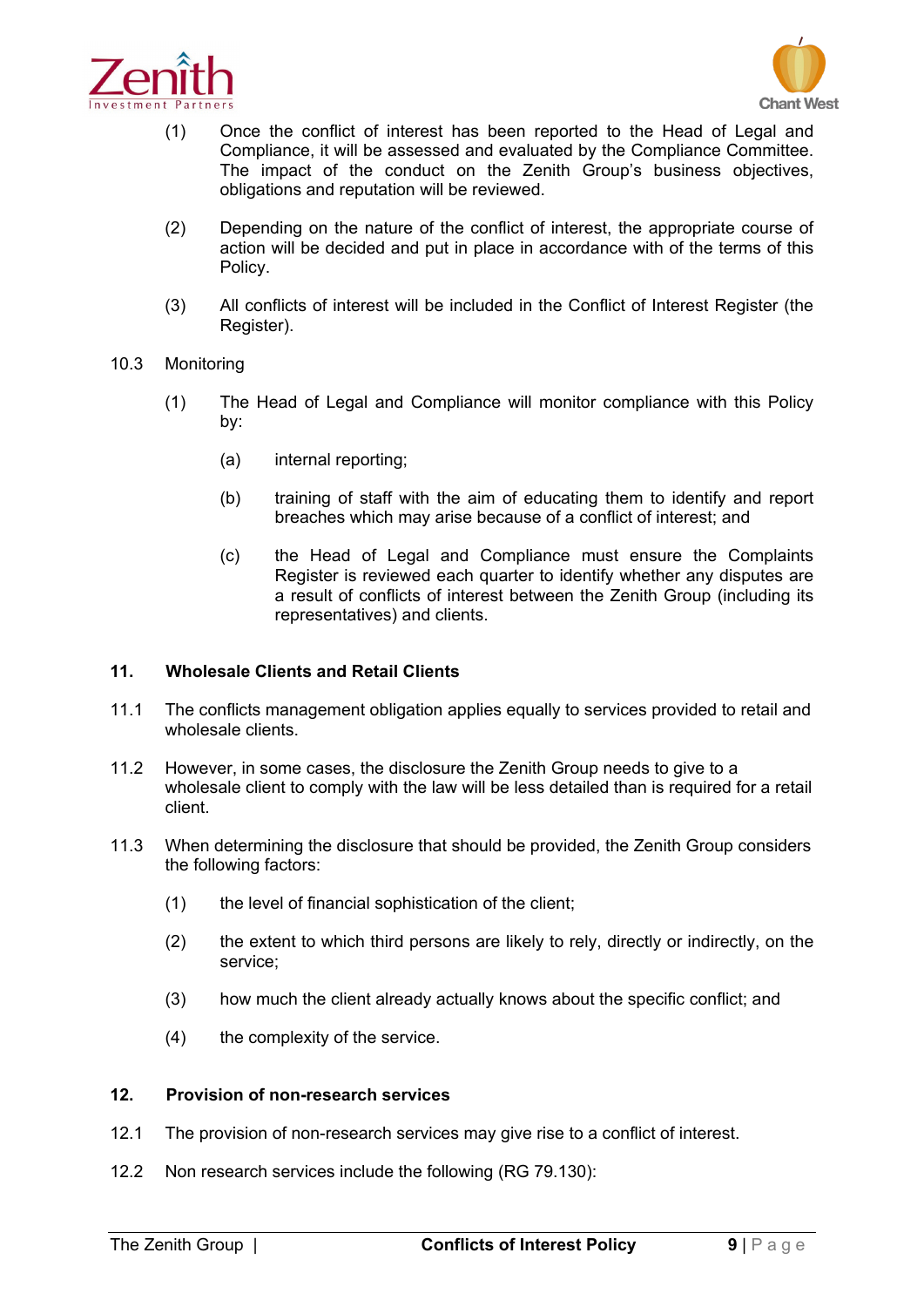



- (1) Underwriting a public offering;
- (2) Advice about the prospects for a potential public offering (including likely reception in the financial market);
- (3) Help in marketing and promoting a public offering (including participation in 'roadshows' and 'conference calls');
- (4) Advice on structuring and developing new financial products; and
- (5) Business management or consulting services on investment manager selection and asset allocation or the offering of 'fund of funds'.
- 12.3 If the Zenith Group engages in the provision of non-research services, conflicts management procedures and processes need to account for, and ensure the integrity of the provision of research reports is not compromised.
- 12.4 When providing non research services, amongst other measures, the Zenith Group must:
	- (1) ensure that research on a product issuer is not published while non-research services are being provided to the product issuer, and for a short period afterwards;
	- (2) disclose the nature of any non-research services that are provided to product issuers (i.e. disclosure is provided regarding associations and relationships);
	- (3) enforce prohibition of Analysts providing non-research services that may reasonably be perceived as a conflict of interest; and
	- (4) enforce prohibition of the provision of consulting services on investment products,
- 12.5 If the provision of research services cannot be separated from the provision of nonresearch services and kept at arm's length, this would give rise to a conflict of interest that should be avoided.
- <span id="page-9-0"></span>12.6 All non-research services are recorded in the Non-Research Services Register and monitored and reviewed at the monthly Compliance Meeting.

# **13. Shareholder influence**

- 13.1 There are shareholders in the Zenith Group who are also involved in the ongoing management and operation of the Group.
- 13.2 In the performance of their role, the activity of these shareholders may result in instances of potential conflict between client and shareholder outcomes. Such instances include:
	- (1) Influencing a fund's positive rating outcome which may otherwise be 'screened-out' by the standard research process;
	- (2) Advocating for a fund's research rating outcome based upon the commercial relationship of the manager with the Zenith Group;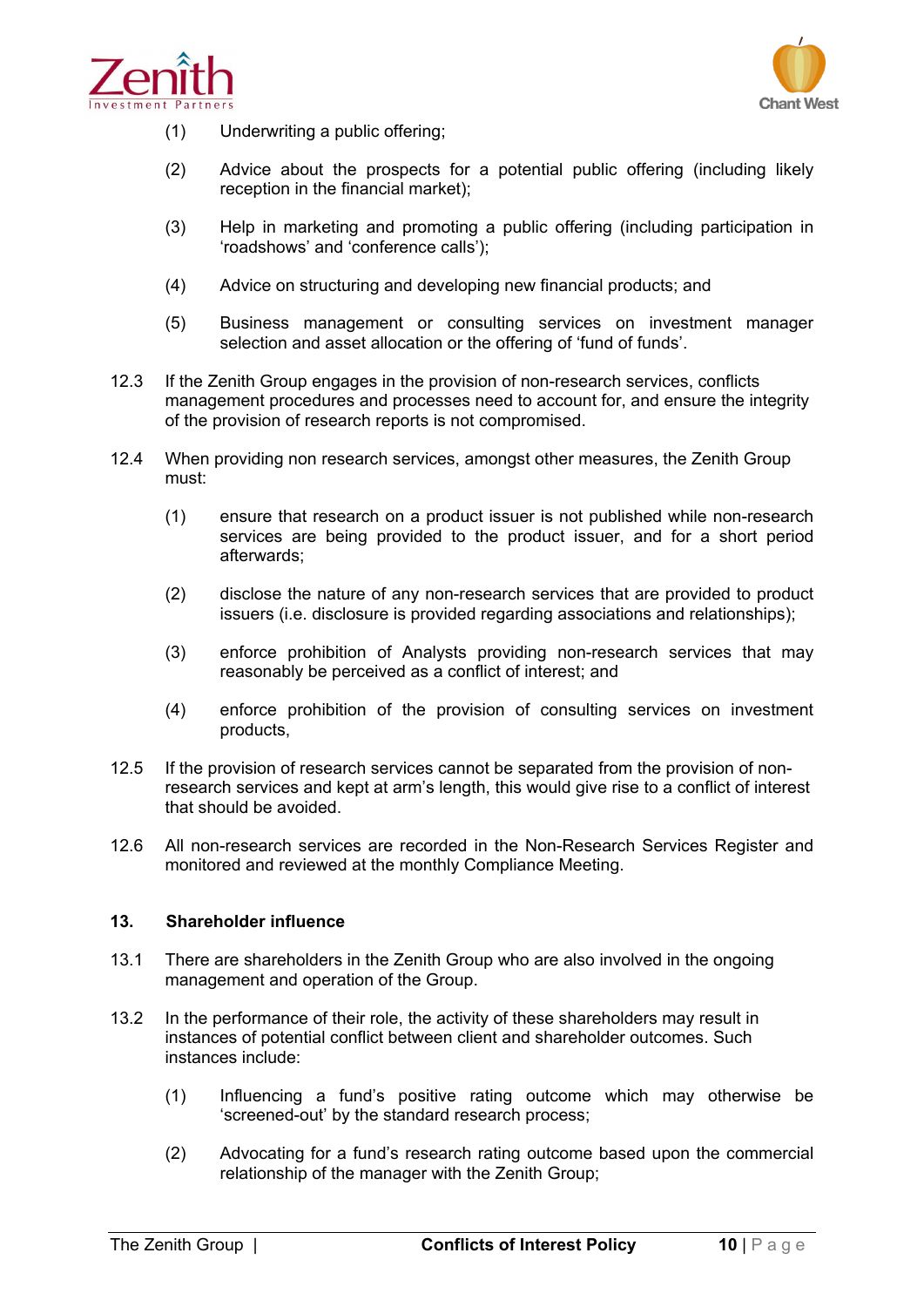



- (3) Advocating for a fund or manager's inclusion in a consulted portfolio based upon the commercial relationship of the manager with the Zenith Group;
- (4) Providing a manager with preferred pricing based upon their commercial relationship with the Zenith Group.
- 13.3 Shareholders fulfilling roles within the Zenith Group do so based upon their skills, experience and proven capabilities in their role. These traits are considered very important to the Zenith Group fulfilling its ongoing obligations to clients.
- 13.4 Therefore, shareholder contribution to appropriate decision-making forums, which access the skills and experience of these shareholders, should not be avoided, rather managed to ensure client outcomes are prioritised over Zenith Group outcomes (where they are in conflict).
- 13.5 This will be achieved via appropriate shareholder disclosures, abstaining from voting or meetings/discussions which may compromise the conduct of such votes/meetings, disqualification of the shareholder to both Chair meetings and vote whereby they may exercise undue influence on the agenda and its outcomes, mandatory inclusion of the Zenith Group Head of Legal and Compliance (or delegate) with powers of voting veto, in instances whereby there may be undue influence exerted by any shareholder (or collection of shareholders). Refer Annexure A (pt 14).

# **14. Breach of the Policy**

- 14.1 All officers and employees are expected to act in compliance with the Conflicts of Interest Policy at all times.
- <span id="page-10-0"></span>14.2 Non-compliance of this policy and/ or intentionally failing to report instances of noncompliance of this policy may result in disciplinary action.

# **15. Adoption, Review and Ongoing Training**

#### Adoption

15.1 The Zenith Group Conflicts of Interest Policy was adopted by the Zenith Group Board of Directors on 27 November 2006.

# Annual Review

- 15.2 The Head of Legal and Compliance will:
	- (1) undertake a review of the Conflicts of Interest Policy in its entirety (which includes but is not limited to a comprehensive review and update of the Conflicts Register and any relevant client files and records), not less than once every 12 months.
	- (2) circulate the updated Conflicts of Interest Policy to the Compliance Committee for review and feedback;
	- (3) provide the updated Conflicts of Interest Policy to the Board for review and feedback.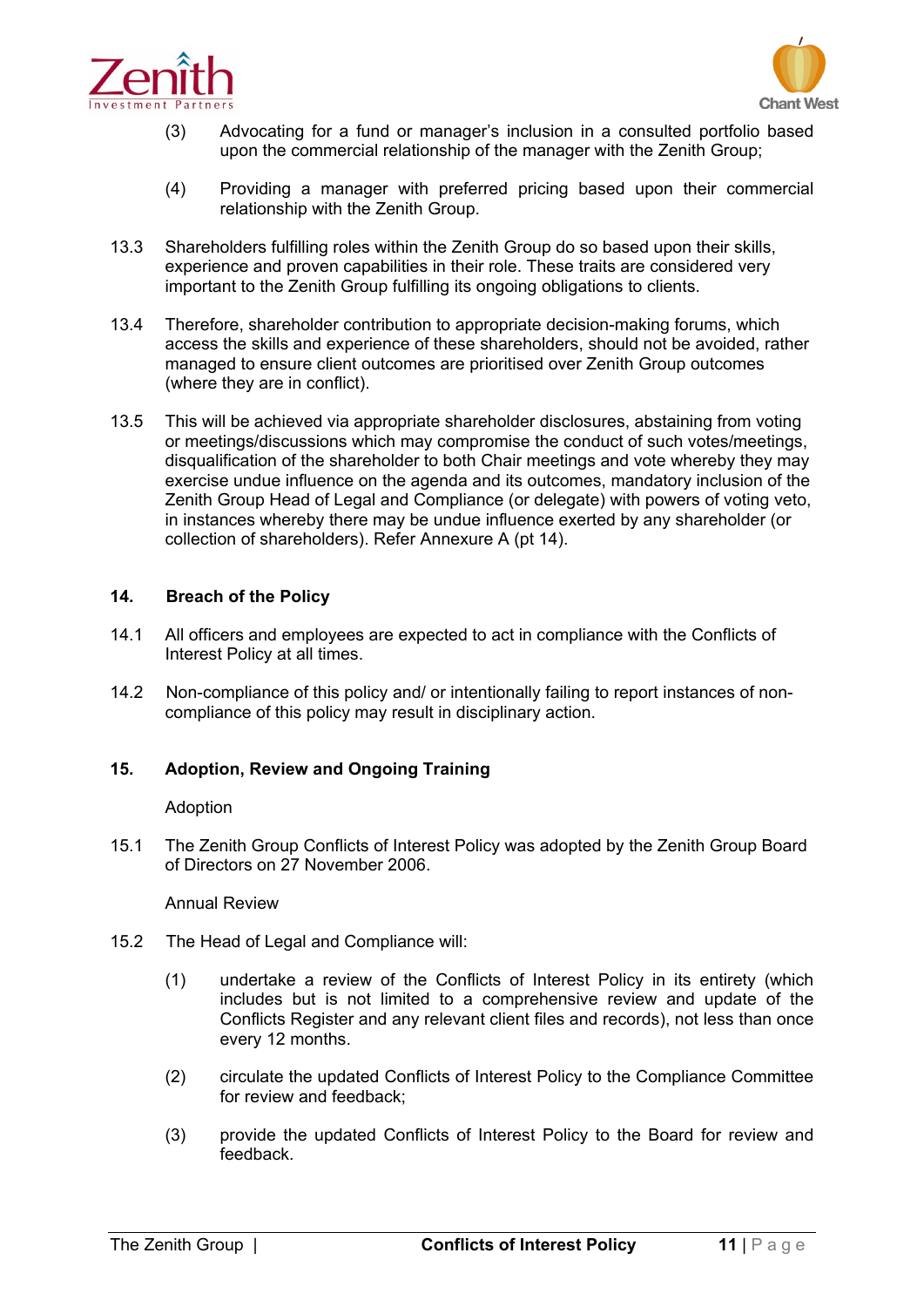



15.3 Upon approval by the Directors and the Compliance Committee, the Head of Legal and Compliance will circulate the updated Conflicts of Interest Policy to the business and will be responsible for educating relevant officers, employees and representatives to ensure they understand the meaning of "conflicts of interest" and the procedures outlined in this policy.

#### *Itemising New Conflicts on Meeting Agendas and Calling Emergency Meetings*

- 15.4 Where a new and material conflict of interest has arisen, or has been identified, during the course of the year, the Head of Legal and Compliance is responsible for placing that conflict of interest on the agenda for the next scheduled Compliance meeting and if deemed necessary by the Compliance Committee, on the agenda for the next scheduled Board meeting of the Directors and prepare a written report for the Directors to consider.
- 15.5 If the conflict of interest identified is of a serious nature, the of Head of Legal and Compliance must notify the Directors immediately of the existence and nature of that conflict. It is for the Directors to then decide whether to call an urgent meeting to consider the issue. If the Directors do not call a meeting, the Head of Legal and Compliance must follow the procedures set out in paragraph 14.4.

#### *Internal Reporting by Representatives*

- 15.6 Directors and other representatives such as managers or other employees who will be involved in the provision of financial services under the AFS Licence must on commencement of employment, and at least every 12 months thereafter, disclose:
	- (1) interests (including beneficial interests) in securities, of themselves and their associates, in entities providing services to the Zenith Group;
	- (2) interests (including beneficial interests) in any relevant product traded by the representative or his or her associates;
	- (3) any transactions that are:
		- (a) entered into with the Zenith Group by the representative's associates; and
		- (b) acquisitions of property from, or disposals of property to, the Zenith Group by such associates;
	- (4) the representative's directorships of any company;
	- (5) transactions in which interests in securities (as defined in Annexure B), or loans, are acquired by the representative or his or her associates; and
	- (6) any outside business interests of the representative.
- 15.7 A pro forma Disclosure of Personal Interests is contained in Annexure B. The Head of Legal and Compliance must maintain a central registry of all relevant interest disclosure documents. Failure to comply with the requirement to disclose and update the disclosure as required, without adequate reason, will be treated as a compliance breach by the representative.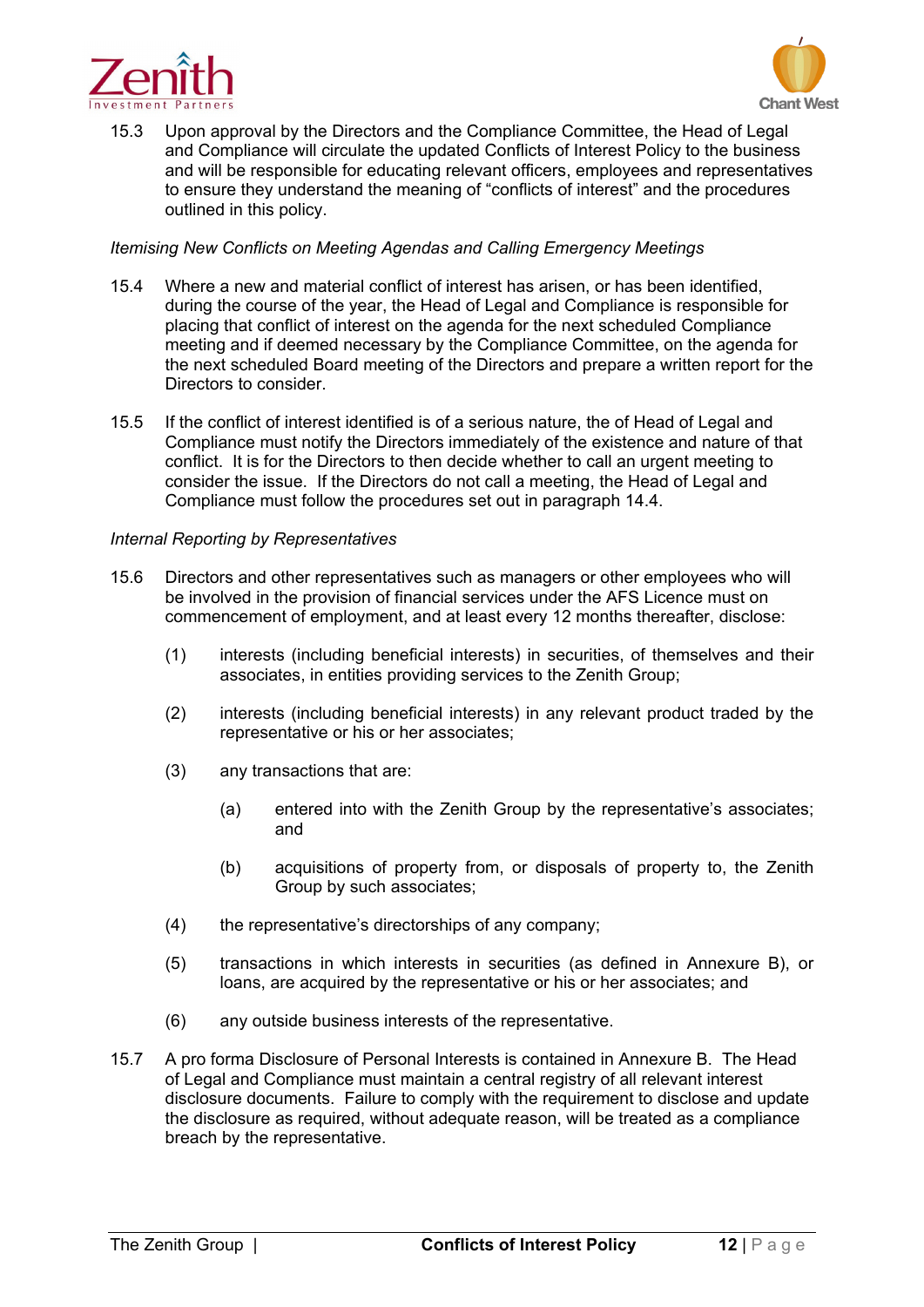



#### External Review

15.8 Where the Zenith Group considers necessary, it may engage the services of an internal or external auditor or other independent person to review the arrangements set out in this compliance manual and identify any serious or material conflicts of interest.

# Ongoing Training

- 15.9 As a part of managing the Zenith Group's conflicts of interest obligations, all the Zenith Group employees are required to complete the Zenith Group's internal Conflict of Interest training and assessment as a part of their induction program.
- <span id="page-12-0"></span>1510 The Zenith Group employees are also required to participate in ongoing conflict of interest training as required.

#### **16. Retention of Documentation**

The Zenith Group must retain records of the following for at least 7 years:

- (1) conflicts identified and action taken;
- (2) any reports given to the Directors, the Zenith Group shareholders or senior management about conflicts of interest matters; and
- (3) copies of written conflicts of interest disclosures given to clients or the public as a whole.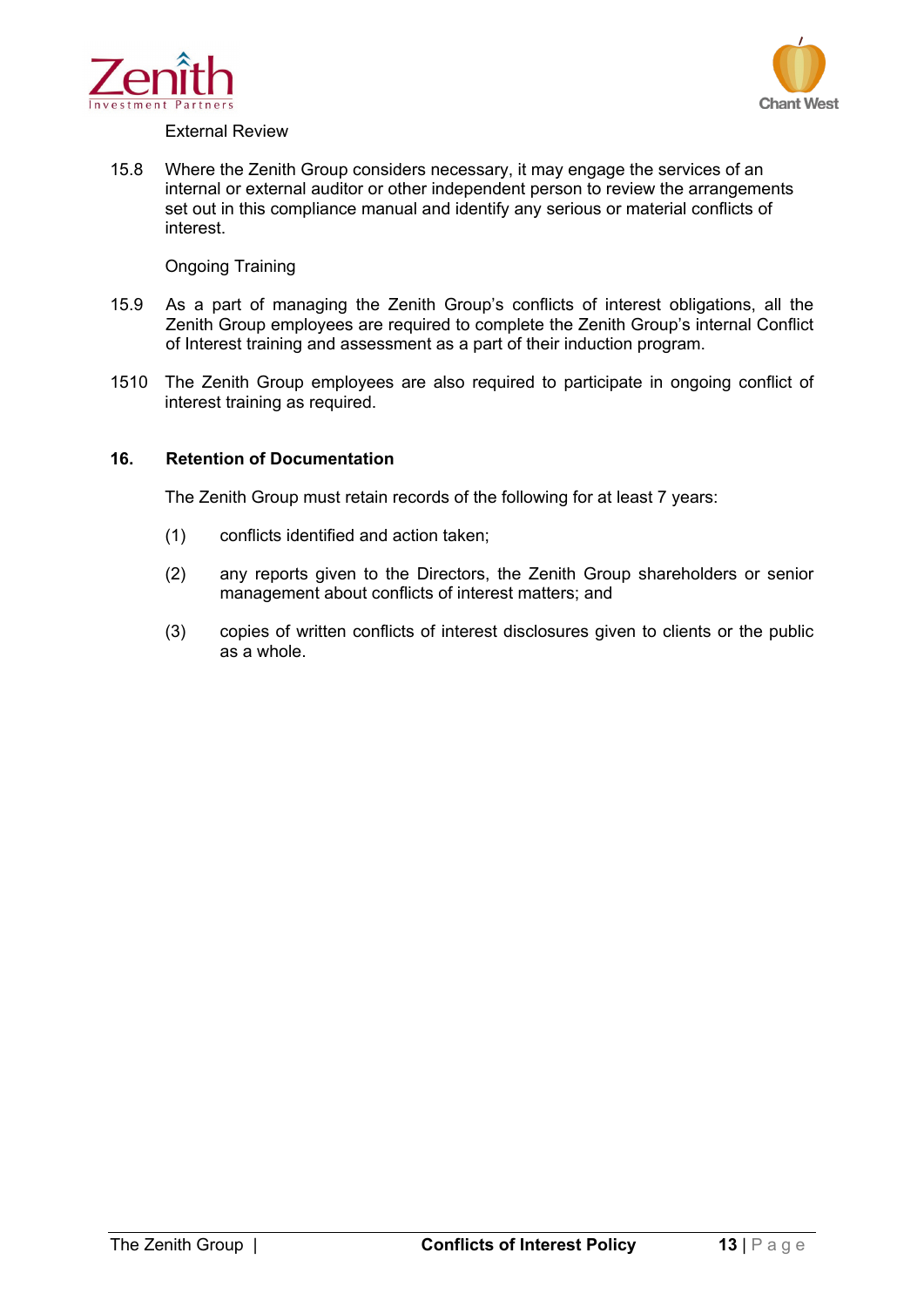



# **Annexure A**

# **Table of Conflicts of Interest The Zenith Group Conflict of Interest Register**

|                |                                                   | <b>Evaluation of conflicts of interest</b> |               |               |                                                                                                                                                                                                                                                                                                                                                                                                                                                                                                                                                                                                                                                                                                                                                                                                                                                                                                                                                                                                                                                                                                                                                                                                                              |
|----------------|---------------------------------------------------|--------------------------------------------|---------------|---------------|------------------------------------------------------------------------------------------------------------------------------------------------------------------------------------------------------------------------------------------------------------------------------------------------------------------------------------------------------------------------------------------------------------------------------------------------------------------------------------------------------------------------------------------------------------------------------------------------------------------------------------------------------------------------------------------------------------------------------------------------------------------------------------------------------------------------------------------------------------------------------------------------------------------------------------------------------------------------------------------------------------------------------------------------------------------------------------------------------------------------------------------------------------------------------------------------------------------------------|
| No.            | <b>Identification of conflicts of</b><br>interest | Level of risk   Likelihood                 |               | Consequenc    | <b>Management of conflicts of interest</b>                                                                                                                                                                                                                                                                                                                                                                                                                                                                                                                                                                                                                                                                                                                                                                                                                                                                                                                                                                                                                                                                                                                                                                                   |
|                |                                                   |                                            |               | es            |                                                                                                                                                                                                                                                                                                                                                                                                                                                                                                                                                                                                                                                                                                                                                                                                                                                                                                                                                                                                                                                                                                                                                                                                                              |
|                | Documentation                                     | <b>Medium</b>                              | Medium        | <b>Medium</b> | All staff are required to read the Zenith Group's Conflicts of Interest Policy and<br>attend the Conflicts of Interest training on induction. Policies outlined within the<br>plan are subject to regular auditing and is subject to annual review.                                                                                                                                                                                                                                                                                                                                                                                                                                                                                                                                                                                                                                                                                                                                                                                                                                                                                                                                                                          |
| 2              | Monitoring compliance                             | Low                                        | Low           | Low           | The Zenith Group's Head of Legal and Compliance is responsible for ongoing<br>monitoring of the Zenith Group's conflict management policy. The Head of Legal<br>and Compliance reports monthly to the Zenith Group's Compliance Committee.<br>Should any instances arise where the Head of Legal and Compliance also acts<br>as an analyst involved in assigning product ratings, they are prohibited from<br>signing off on any conflict management issues relating to the issuance of that<br>rating.                                                                                                                                                                                                                                                                                                                                                                                                                                                                                                                                                                                                                                                                                                                      |
| 3              | Communication                                     | Low                                        | <b>Medium</b> | Low           | The Zenith Group maintains a communications policy relevant to dealing with<br>$\bullet$<br>both internal communications and external parties. Key principals are a)<br>Research ratings must be communicated to Zenith Group clients before they<br>can be released to outside parties or product issuers and b) communications<br>between research staff and product issuers during the review process must<br>ensure information provided to product issuers is controlled (c) information<br>barriers are in place between business units where there may be a potential<br>conflict of interest.                                                                                                                                                                                                                                                                                                                                                                                                                                                                                                                                                                                                                        |
| $\overline{4}$ | Information barriers                              | Low                                        | Low           | Low           | The Zenith Group places information barriers between business units that are<br>espoused to potential conflicts of interest. Principally these information barriers<br>are in the form of analysts being separated from research pricing decisions.<br>Where possible there are also information barriers in place between the<br>research and consulting business units of the Zenith Group, both physically and<br>also in relation restrictions on access to the Zenith Group public drive. Whilst<br>communication between the research and consulting business units are not<br>prohibited, it is monitored and regular checks are conducted to ensure that any<br>information passed between the business units is done in accordance with the<br>terms of this policy. Where information barriers are not able to be implemented<br>the Zenith Group relies on its robust and transparent research methodology<br>which is followed and on internal compliance measures for the continued<br>management and evaluation of potential conflicts of interest. Analysts are also<br>prohibited from being involved in any non-research services.<br>The Zenith Group does not undertake any investment banking, corporate |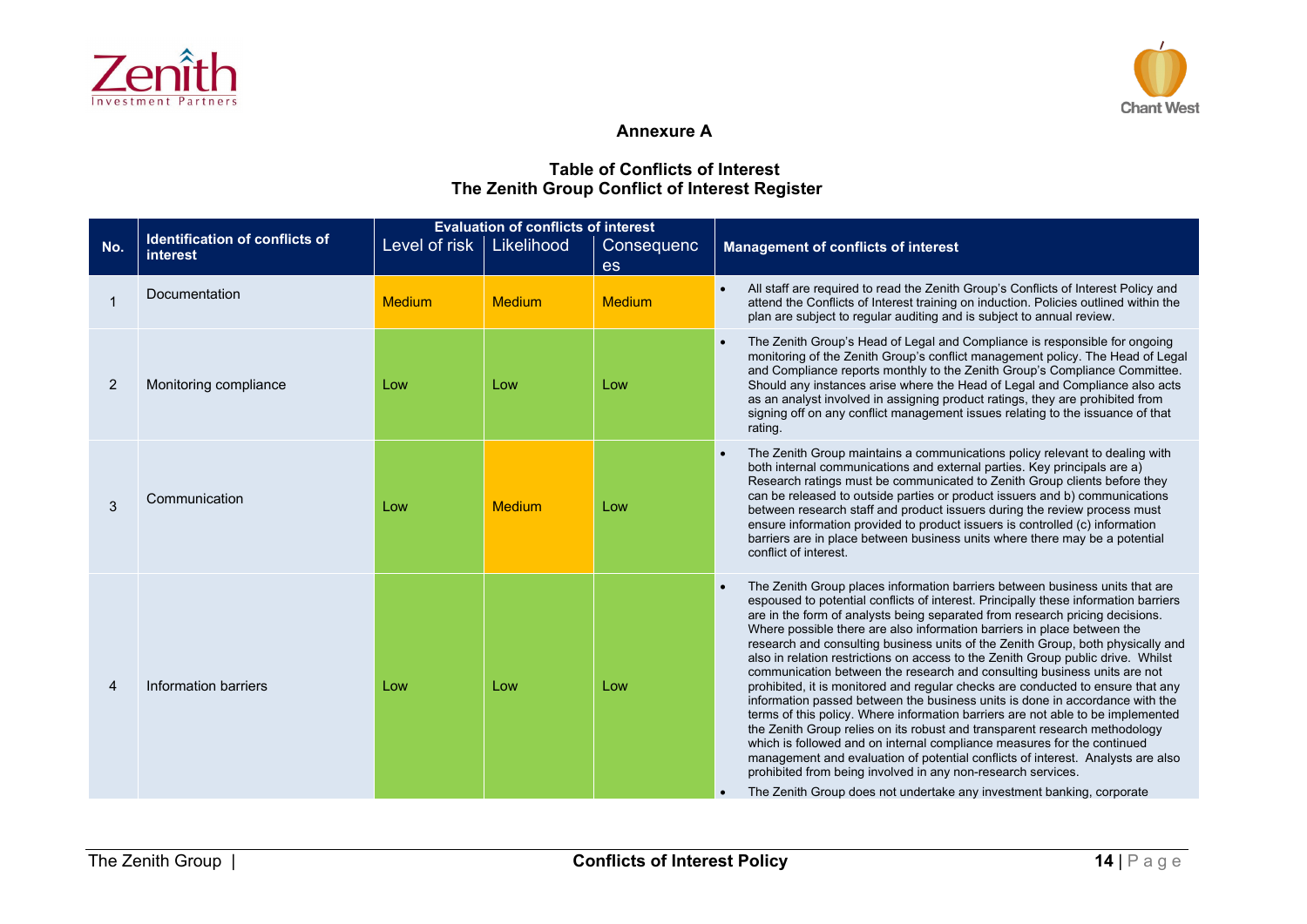



| No. | <b>Identification of conflicts of</b><br><b>interest</b> | Level of risk | <b>Evaluation of conflicts of interest</b><br>Likelihood | <b>Consequenc</b><br><b>es</b> | <b>Management of conflicts of interest</b>                                                                                                                                                                                                                                                                                                                                                                                                                                                                              |
|-----|----------------------------------------------------------|---------------|----------------------------------------------------------|--------------------------------|-------------------------------------------------------------------------------------------------------------------------------------------------------------------------------------------------------------------------------------------------------------------------------------------------------------------------------------------------------------------------------------------------------------------------------------------------------------------------------------------------------------------------|
|     |                                                          |               |                                                          |                                | advisory, dealing services, underwriting or market making services and is not an<br>investment manager of any financial products.                                                                                                                                                                                                                                                                                                                                                                                       |
|     | Approval before distribution                             | <b>Medium</b> | <b>Medium</b>                                            | <b>Medium</b>                  | The release and publication of all research reports must be authorised by both<br>an experienced supervisor and the Zenith Group's Research Committee.<br>Reports are also subject to peer review by other analysts. Written records of<br>review and approval decision are maintained by the Zenith Group and report<br>authorisation is listed on each Zenith Product Assessment issued.<br>The Chant West scoring and rating process is overseen by the Head of<br>Research and is peer reviewed at multiple levels. |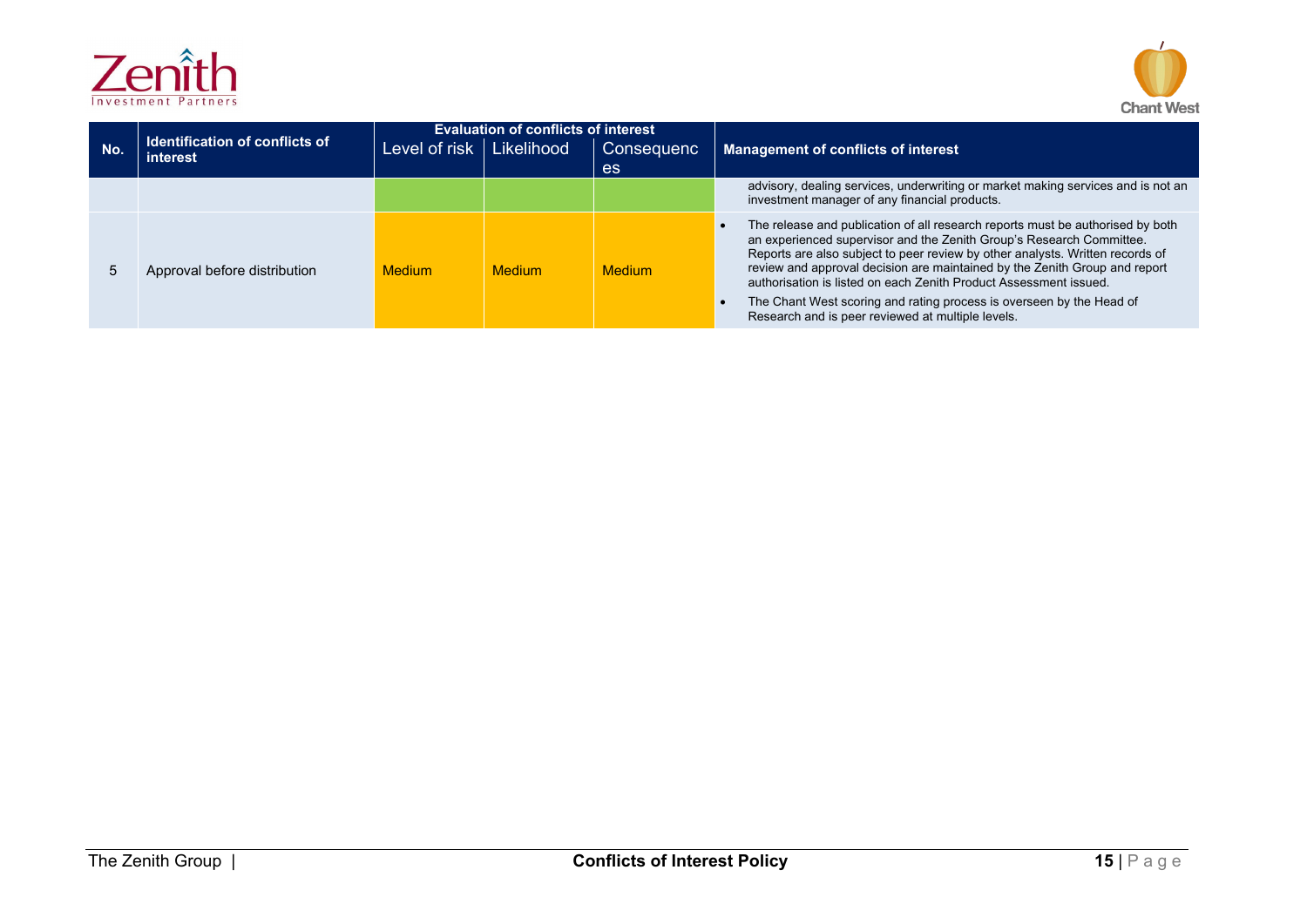



| No.            | Identification of conflicts of<br>interest | Level of risk | <b>Evaluation of conflicts of interest</b><br><b>Likelihood</b> | <b>Consequences</b> | <b>Management of conflicts of interest</b>                                                                                                                                                                                                                                                                                                                                                                                                                                                                                                                                                                                                                                                                                                                                                                                                                                                                                                                                                                                                                                                                                                                                                                                                                                                                                                                                                                                                                                                                                                                                                                                                                                                                                                                                                                                                                                                                                                                                                                                                                                                                                                                                                                                                                                                                                                                                                                                                                                                                                                                                                                 |
|----------------|--------------------------------------------|---------------|-----------------------------------------------------------------|---------------------|------------------------------------------------------------------------------------------------------------------------------------------------------------------------------------------------------------------------------------------------------------------------------------------------------------------------------------------------------------------------------------------------------------------------------------------------------------------------------------------------------------------------------------------------------------------------------------------------------------------------------------------------------------------------------------------------------------------------------------------------------------------------------------------------------------------------------------------------------------------------------------------------------------------------------------------------------------------------------------------------------------------------------------------------------------------------------------------------------------------------------------------------------------------------------------------------------------------------------------------------------------------------------------------------------------------------------------------------------------------------------------------------------------------------------------------------------------------------------------------------------------------------------------------------------------------------------------------------------------------------------------------------------------------------------------------------------------------------------------------------------------------------------------------------------------------------------------------------------------------------------------------------------------------------------------------------------------------------------------------------------------------------------------------------------------------------------------------------------------------------------------------------------------------------------------------------------------------------------------------------------------------------------------------------------------------------------------------------------------------------------------------------------------------------------------------------------------------------------------------------------------------------------------------------------------------------------------------------------------|
| 6              | Provision of non-research services         | Low           | Low                                                             | Low                 | The Zenith Group's conflict of interests' policy details how and when non-<br>research services may be provided to a product issuer who has (or is likely to in<br>the future), receive research. Non-research services may include consulting on<br>wider industry issues; however the policy expressly prohibits Analysts from<br>providing non-research services<br>All non-research services are recorded in the Non-Research Services Register<br>and reviewed by the Compliance Committee monthly.                                                                                                                                                                                                                                                                                                                                                                                                                                                                                                                                                                                                                                                                                                                                                                                                                                                                                                                                                                                                                                                                                                                                                                                                                                                                                                                                                                                                                                                                                                                                                                                                                                                                                                                                                                                                                                                                                                                                                                                                                                                                                                   |
| $\overline{7}$ | Benefits and remuneration                  | <b>High</b>   | Low                                                             | Low                 | Zenith provides services to wholesale clients (financial advisers) via subscription<br>to its website. Zenith charges standard fees for these services which are tailored<br>in relation to the depth of services provided.<br>Zenith also receives fees for providing investment consulting services to clients.<br>Investment consulting services include but are not limited to provision of advice<br>in relation to managed accounts, model portfolios and approved product lists.<br>Fees charged in relation to investment consulting services may be flat fees or<br>asset based fees. The fees for some consulting/ managed account<br>arrangements may be determined by private agreement and take into<br>consideration the overall depth and complexity of services provided. No fees<br>charged are linked to any Product Assessment rating outcomes or the inclusion<br>of financial products in portfolios or approved product lists. Zenith also ensures<br>that any discussions relating to remuneration occurs with appropriate<br>information barriers in place.<br>Zenith also undertakes Issuer paid research where Zenith receives<br>remuneration for services relating to the provision of third party reviews of fund<br>managers products (Zenith Product Assessments). Remuneration for these<br>reviews is undertaken at a fixed price which is payable upfront prior to the<br>commencement of the assessment. Standard pricing may vary depending on<br>the asset class, but is fixed within that asset class and therefore consistent for<br>all managers within an asset class (sector). Each Zenith Product Assessment is<br>clearly marked with the name of the entity that has paid to undertake a Product<br>Assessment. Remuneration for Zenith Product Assessments is not linked to the<br>ratings outcome. Neither the Zenith Group nor its directors or employees receive<br>any commissions or remunerations based on transaction volumes, gifts or any<br>other benefits from an issuer of a financial product that may materially influence<br>the direction of reports.<br>Chant West receives a fee for providing consulting services to clients<br>(employers) in relation to product selection and review of existing<br>superannuation arrangements as well as for the provision of consulting services<br>to superannuation funds and institutions in relation to asset consultant selection<br>and review of existing asset consultants. The tender and review process for<br>consulting services is robust and transparent with relevant disclosure and |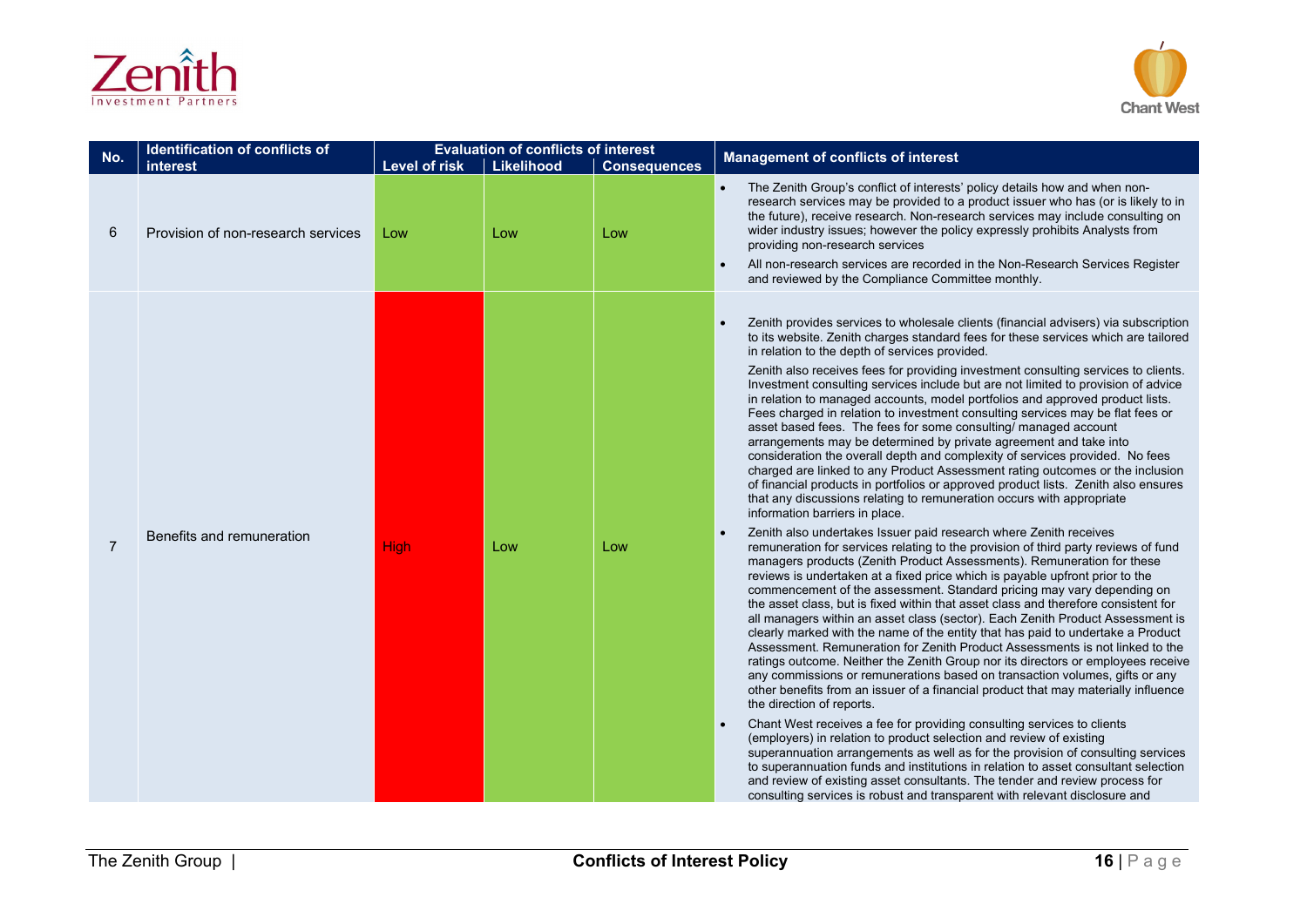



| No. | <b>Identification of conflicts of</b> |               | <b>Evaluation of conflicts of interest</b> |                     | <b>Management of conflicts of interest</b>                                                                                                                                                                                                                                                                                                                                                                                                                                                                                                                                                                                                                                                                                              |  |
|-----|---------------------------------------|---------------|--------------------------------------------|---------------------|-----------------------------------------------------------------------------------------------------------------------------------------------------------------------------------------------------------------------------------------------------------------------------------------------------------------------------------------------------------------------------------------------------------------------------------------------------------------------------------------------------------------------------------------------------------------------------------------------------------------------------------------------------------------------------------------------------------------------------------------|--|
|     | interest                              | Level of risk | Likelihood                                 | <b>Consequences</b> |                                                                                                                                                                                                                                                                                                                                                                                                                                                                                                                                                                                                                                                                                                                                         |  |
|     |                                       |               |                                            |                     | assessment controls in place. Fee control measures are also in place with all<br>fees being fixed and analysts are not aware of the revenue streams of the<br>business.                                                                                                                                                                                                                                                                                                                                                                                                                                                                                                                                                                 |  |
|     |                                       |               |                                            |                     | Chant West undertakes fund research and ratings services with a focus on<br>superannuation products. Chant West provides Product Research which<br>compares products on a like for like basis and does not contain opinions or<br>recommendations. Product ratings are also generated at no cost to the product<br>issuer, however, if the product issuer wants to use the rating for promotional<br>purposes, a licence fee is charged. These services are provided at a fixed fee,<br>payable upfront and analysts are not involved in pricing discussions.                                                                                                                                                                           |  |
|     |                                       |               |                                            |                     | Chant West also offer a number of tools to assist with product review of<br>superannuation products, or to compare existing superannuation arrangements<br>with alternative funds and also to compare funds on a like for like basis. Where<br>applicable access to these tools is charged at a fixed fee.                                                                                                                                                                                                                                                                                                                                                                                                                              |  |
|     |                                       |               |                                            |                     | Upon request Chant West also prepares reports on fee comparisons,<br>benchmarking and fee and insurance premium surveys. Fee control measures<br>are also in place in relation to these reports/ surveys with analysts not involved<br>in decisions pertaining to fees charged.                                                                                                                                                                                                                                                                                                                                                                                                                                                         |  |
|     |                                       |               |                                            |                     | Chant West provide investment research and ratings services with the provision<br>of investment surveys which contain comparative information with no express<br>options and recommendations and also multi manager ratings which are for<br>client use, use with stakeholders such as financial advisers but are not for<br>distribution to retail clients. These services are provided at a fixed fee payable<br>upfront with no analyst involvement in the remuneration process.                                                                                                                                                                                                                                                     |  |
|     |                                       |               |                                            |                     | Remuneration is not linked to a ratings outcomes and neither the Zenith Group,<br>Directors or employees receive any commissions or remuneration based on<br>transaction volumes, gifts or any other benefits from an issuer of a financial<br>product that may material influence the direction or reports or ratings.                                                                                                                                                                                                                                                                                                                                                                                                                 |  |
|     |                                       |               |                                            |                     | Zenith Group employees must disclose all personal holdings and keep the<br>Compliance Committee updated with any changes to such holdings. Employee<br>holding information and trading is reviewed monthly by the Compliance<br>Committee.                                                                                                                                                                                                                                                                                                                                                                                                                                                                                              |  |
| 8   | Trading restrictions                  | Medium        | Low                                        | Low                 | The Zenith Group analysts are not prohibited from holding interests in rated<br>products however any trading must be properly approved and subject to The<br>Zenith Group Employee Trading Policy. The Trading Policy extends to holdings<br>in any related companies which may benefit either directly or indirectly from the<br>operations of a rated product (for example, shares in ASX listed fund<br>managers). Any holdings by analysts are disclosed in the relevant Product<br>Assessment. The Zenith Group's trading policy sets out parameters regarding<br>trading approval, trading windows, prohibits trading ahead of distribution and<br>improper use of information obtained in the course of employment. If potential |  |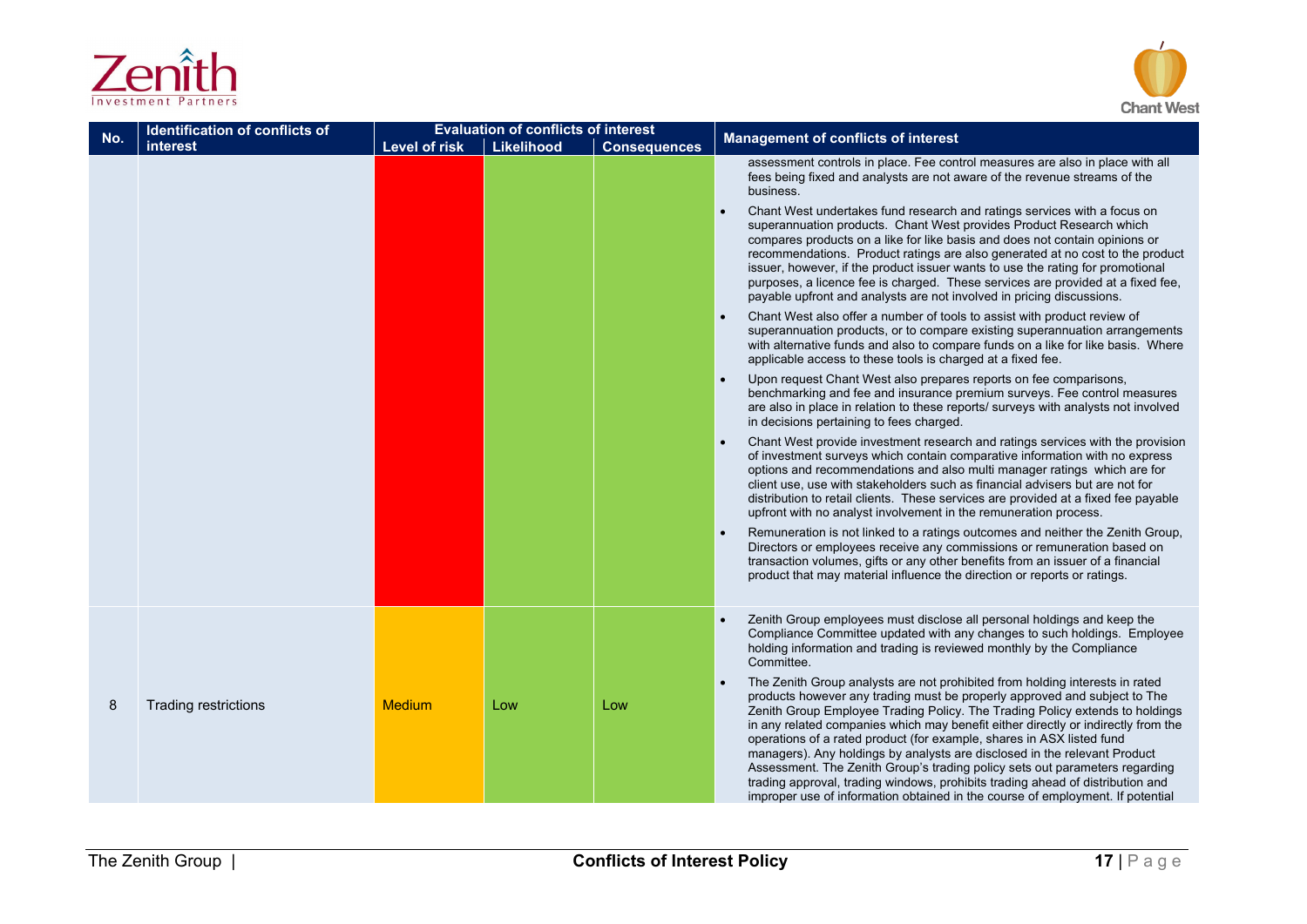



| No. | Identification of conflicts of<br>interest       | <b>Level of risk</b> | <b>Evaluation of conflicts of interest</b><br>Likelihood | <b>Consequences</b> | <b>Management of conflicts of interest</b>                                                                                                                                                                                                                                                                                                                                                                                                                                                                                                                                                                                                                                                                                                                                                                                                                                                                                                                                                                                                                                                                                                                                                                  |
|-----|--------------------------------------------------|----------------------|----------------------------------------------------------|---------------------|-------------------------------------------------------------------------------------------------------------------------------------------------------------------------------------------------------------------------------------------------------------------------------------------------------------------------------------------------------------------------------------------------------------------------------------------------------------------------------------------------------------------------------------------------------------------------------------------------------------------------------------------------------------------------------------------------------------------------------------------------------------------------------------------------------------------------------------------------------------------------------------------------------------------------------------------------------------------------------------------------------------------------------------------------------------------------------------------------------------------------------------------------------------------------------------------------------------|
|     |                                                  |                      |                                                          |                     | conflicts are considered to be unable to be managed according to the<br>compliance measure available, the Zenith Group will at its discretion either deny<br>trading approval or ensure that the analyst does not cover the investment and<br>that appropriate information barriers are in place.                                                                                                                                                                                                                                                                                                                                                                                                                                                                                                                                                                                                                                                                                                                                                                                                                                                                                                           |
| 9   | Reports based on 'reasonable<br>grounds'         | <b>Medium</b>        | <b>Medium</b>                                            | <b>Medium</b>       | In each report, the analyst certifies that the views expressed accurately reflect<br>their personal, professional opinion about the financial product.                                                                                                                                                                                                                                                                                                                                                                                                                                                                                                                                                                                                                                                                                                                                                                                                                                                                                                                                                                                                                                                      |
| 10  | Reports for 'proper purpose'                     | <b>Medium</b>        | <b>Medium</b>                                            | <b>Medium</b>       | The Zenith Group does not undertake any investment banking, corporate<br>advisory or dealing activities, reducing any potential for conflicts regarding the<br>appropriateness of ratings versus any other corporate business.                                                                                                                                                                                                                                                                                                                                                                                                                                                                                                                                                                                                                                                                                                                                                                                                                                                                                                                                                                              |
| 11  | Associations or relationships                    | <b>Medium</b>        | <b>Medium</b>                                            | Medium              | The Zenith Group maintains strict guidelines on any relationships between itself<br>and product issuers or fund managers outside the contractual agreements to<br>provide research ratings. The Zenith Group does not provide any underwriting,<br>managerial, or market making services to product issuers or fund managers. The<br>Zenith Group has no related party or other association links with product issuers<br>or fund managers. The Zenith Group may at times engage in contractual<br>agreements with some product issuers as corporate clients (e.g. a large financial<br>entity may have one business unit that is a product issuer and another unit which<br>offers financial planning services who become a subscriber client to the Zenith<br>Group's research). Any such corporate relationships are managed according to<br>the Zenith Group's Conflict of Interest policy and disclosed in the relevant<br><b>Product Assessments.</b><br>The Zenith Group may host events which are sponsored by product issuers who<br>receive a rating/score from the Zenith Group. Where this occurs, it will have<br>been contemplated and managed strictly in accordance with the Zenith Group's |
|     |                                                  |                      |                                                          |                     | Conflict of Interest Policy and ensuring appropriate disclosures are made. Any<br>arrangement which has been assessed as one where the conflict of interest<br>cannot be appropriately managed will be avoided and banned across the Group.<br>The Zenith Group maintains relationship quidelines within the Sales and<br>Consulting teams. Zenith Group employees who are members of the Sales and/<br>or Consulting teams do not have responsibilities for clients where they have a<br>personal financial advice relationship which extend to all entities associated with<br>any such employee and their immediate family members.                                                                                                                                                                                                                                                                                                                                                                                                                                                                                                                                                                      |
| 12  | Assistance provided by product<br><b>issuers</b> | Low                  | Low                                                      | Low                 | The Zenith Group does not permit product issuers access to ratings models or to<br>edit research reports directly. Assistance is generally limited to providing<br>research materials and access to management staff for interviews. Product<br>Issuers involved in Real Assets may facilitate physical inspections of such<br>assets where required.                                                                                                                                                                                                                                                                                                                                                                                                                                                                                                                                                                                                                                                                                                                                                                                                                                                       |
| 13  | Research on own products                         | High                 | Low                                                      | High                | The Zenith Group does not manage or hold investment products and does not<br>undertake any investment banking, corporate advisory or dealing activities. If<br>these circumstances change, the Zenith Group would act in accordance with RG                                                                                                                                                                                                                                                                                                                                                                                                                                                                                                                                                                                                                                                                                                                                                                                                                                                                                                                                                                 |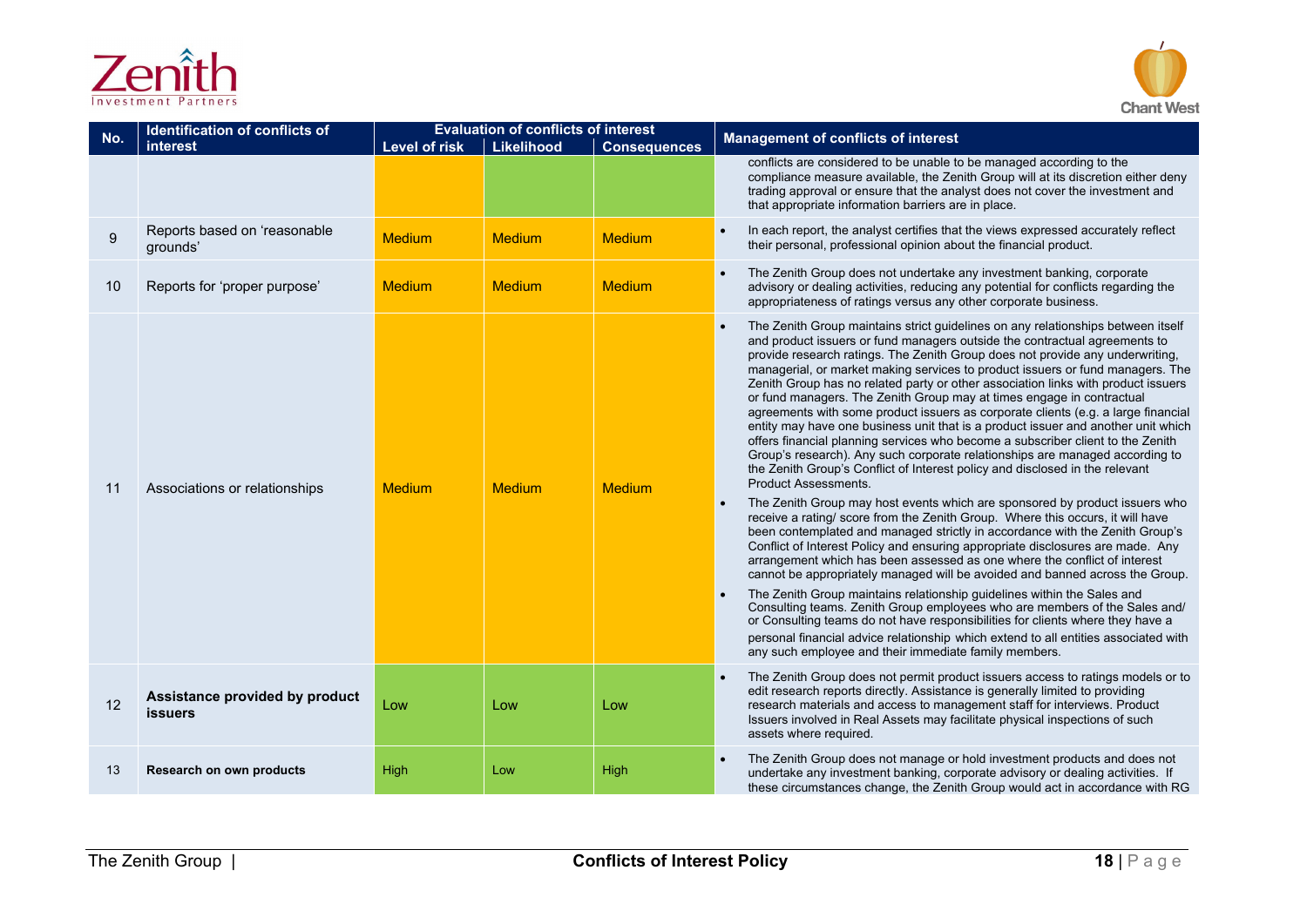

| Investment Partners |  |
|---------------------|--|

| No. | <b>Identification of conflicts of</b><br>interest | Level of risk | <b>Evaluation of conflicts of interest</b><br>Likelihood | <b>Consequences</b> | <b>Management of conflicts of interest</b>                                                                                                                                                                                                                                                                                                                                                                                                                                                                                                                                                                   |
|-----|---------------------------------------------------|---------------|----------------------------------------------------------|---------------------|--------------------------------------------------------------------------------------------------------------------------------------------------------------------------------------------------------------------------------------------------------------------------------------------------------------------------------------------------------------------------------------------------------------------------------------------------------------------------------------------------------------------------------------------------------------------------------------------------------------|
|     |                                                   |               |                                                          |                     | 79 and outsource provision of research on its own products.                                                                                                                                                                                                                                                                                                                                                                                                                                                                                                                                                  |
|     |                                                   | <b>Medium</b> | <b>Medium</b>                                            | <b>Medium</b>       | Shareholders in the Zenith Group will avoid (only where appropriate with regard<br>to their knowledge, skills and experience) or participate as a 'spectator-only' in<br>Research 'filter', 'screening' and/or 'scoring' meetings.                                                                                                                                                                                                                                                                                                                                                                           |
| 14  | Zenith Partners Group shareholder<br>actions      |               |                                                          |                     | Exceptions to the above are permitted on the basis that the shareholder<br>participate only for the purpose of applying their relevant knowledge, experience<br>and perspective to such meetings and does not Chair such a meeting. Named<br>shareholders from within the Research team only are permitted to cast a single<br>vote in resolutions where they have sufficient knowledge and experience. (This<br>exception is made only on the basis of client outcomes being potentially<br>improved by the experience, questions and perspective of suitably skilled<br>shareholders in the Zenith Group). |
|     |                                                   |               |                                                          |                     | The Zenith Group Head of Legal and Compliance will participate in decision-<br>making forums, with powers to veto votes which may exhibit inappropriate<br>influence of shareholders in the voting process and that are in conflict with<br>prioritized client outcomes.                                                                                                                                                                                                                                                                                                                                     |
|     |                                                   |               |                                                          |                     | There is an obligation on shareholders, participating in Zenith Group Research<br>and Consulting functions, to disclose any conflicts based on agenda items<br>presented and voted on.                                                                                                                                                                                                                                                                                                                                                                                                                       |
|     |                                                   |               |                                                          |                     | All such research decision-making meetings should be minuted (and/or digitally<br>recorded)                                                                                                                                                                                                                                                                                                                                                                                                                                                                                                                  |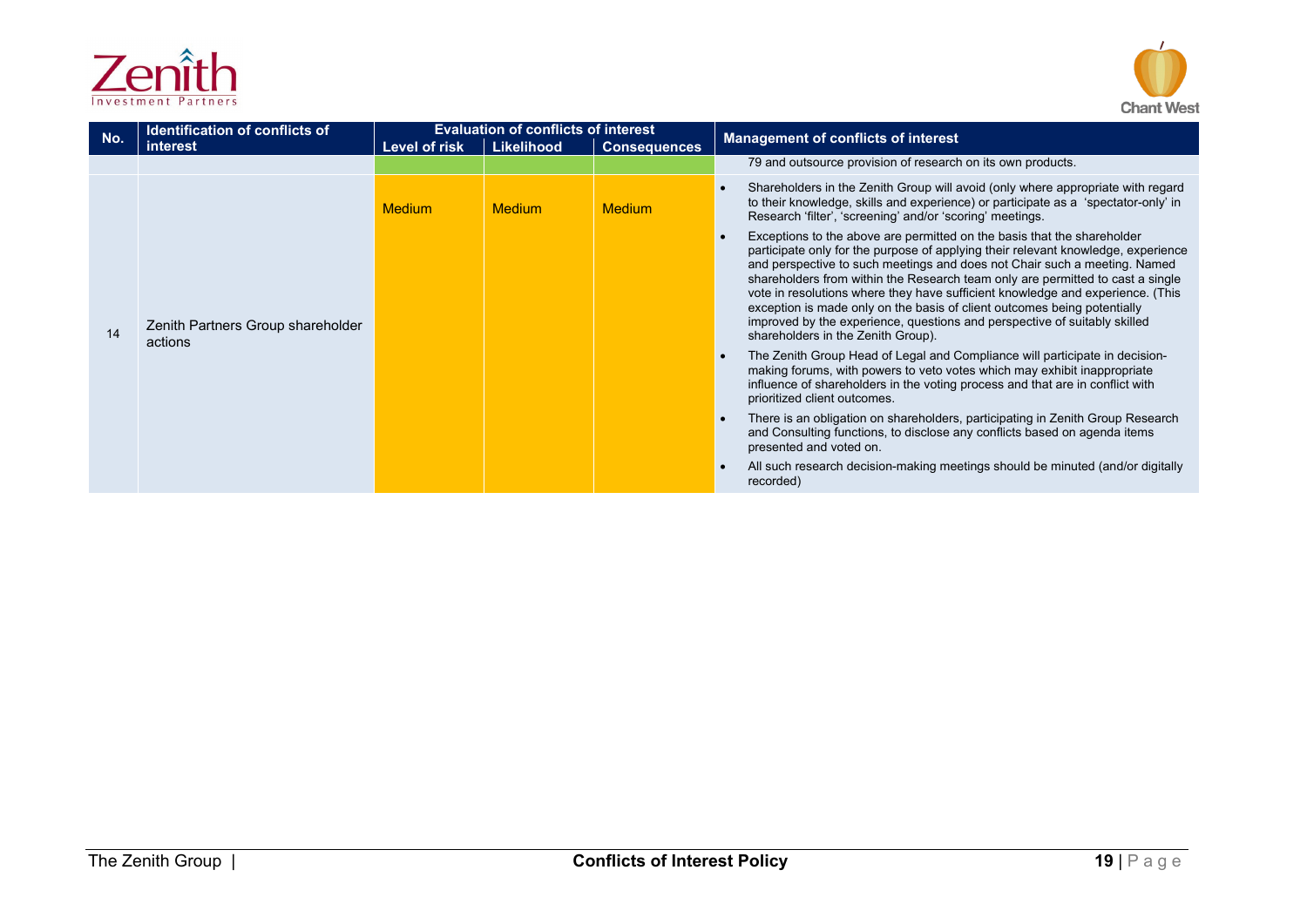

#### *Other Issues*



|     |                                                                                                                                                                | <b>Evaluation of conflicts of interest</b> |             |                     |                                                                                                                                                                                                                                                                                                                                                                                                                                                                                                                                                                                                                                                                                                                                                                                                                                                                                                                                                                                                                                                                                                                                                                                                                                                                                                                                                                                                                                                                                                                                                                                                                                                                                                                                                                                                                                           |
|-----|----------------------------------------------------------------------------------------------------------------------------------------------------------------|--------------------------------------------|-------------|---------------------|-------------------------------------------------------------------------------------------------------------------------------------------------------------------------------------------------------------------------------------------------------------------------------------------------------------------------------------------------------------------------------------------------------------------------------------------------------------------------------------------------------------------------------------------------------------------------------------------------------------------------------------------------------------------------------------------------------------------------------------------------------------------------------------------------------------------------------------------------------------------------------------------------------------------------------------------------------------------------------------------------------------------------------------------------------------------------------------------------------------------------------------------------------------------------------------------------------------------------------------------------------------------------------------------------------------------------------------------------------------------------------------------------------------------------------------------------------------------------------------------------------------------------------------------------------------------------------------------------------------------------------------------------------------------------------------------------------------------------------------------------------------------------------------------------------------------------------------------|
| No. | Identification of conflicts of interest                                                                                                                        | Level of risk                              | Likelihood  | <b>Consequences</b> | <b>Management of conflicts of interest</b>                                                                                                                                                                                                                                                                                                                                                                                                                                                                                                                                                                                                                                                                                                                                                                                                                                                                                                                                                                                                                                                                                                                                                                                                                                                                                                                                                                                                                                                                                                                                                                                                                                                                                                                                                                                                |
| 15  | Remuneration practices of the<br>business<br>The receiving of benefits,<br>compensation, commission or fees<br>from issuing the products/services<br>provided. | <b>High</b>                                | <b>High</b> | <b>High</b>         | Research of investment products operates under the 'manager pays' system.<br>Conflict is managed in 4 key ways;<br>Zenith only provides research and ratings on products which are screened<br>$\bullet$<br>as being eligible (potential best of breed) The screening process is<br>designed to only identify the strongest products, not to facilitate 'mass<br>ratings'. Zenith regularly publishes the distribution of ratings issued as a<br>proportion of the market as a whole and statistics on the number of ratings<br>awarded. This allows external parties to judge the transparency of our<br>system with regard to ratings undertaken.<br>Research of investment products is renumerated under a flat fixed fee<br>$\bullet$<br>payable up front in full before research results are released. Outcome of<br>the rating has no bearing on the fee charged.<br>Fees are standardised between asset classes.<br>Fund managers are not informed of the rating until the report has been<br>released to the Zenith Group's clients.<br>Fees for consulting services may be flat fees, asset-based fees or determined by<br>private agreement taking into consideration the depth and complexity of services<br>provided. Fees charged are not linked to research or rating outcomes and any<br>discussions regarding remuneration occurs with appropriate information barriers in<br>place.<br>Research of superannuation products operates under a fixed fee arrangement<br>payable up front and in full before ratings, research or reports are provided.<br>The Zenith Group is transparent regarding the source of payments from fund<br>manager/ product issuers in all research reports.<br>Fee determination is separate from functions performed by analysts/ consultants and<br>is not linked to employee remuneration. |
| 16  | <b>Other disclosure</b>                                                                                                                                        | <b>High</b>                                | <b>High</b> | <b>High</b>         | The Zenith Group research reports contain specific disclosure regarding:<br>- Any holdings (if any) held by analysts;<br>- Any benefits (if any) likely to be received from the report;<br>- Relationship (if any) to the product issuer;<br>- Date the report was written and by who is responsible for it; and<br>- State the reasons behind the recommendations/ rating.<br>Additional disclosure may be made outside of the research report in separate                                                                                                                                                                                                                                                                                                                                                                                                                                                                                                                                                                                                                                                                                                                                                                                                                                                                                                                                                                                                                                                                                                                                                                                                                                                                                                                                                                               |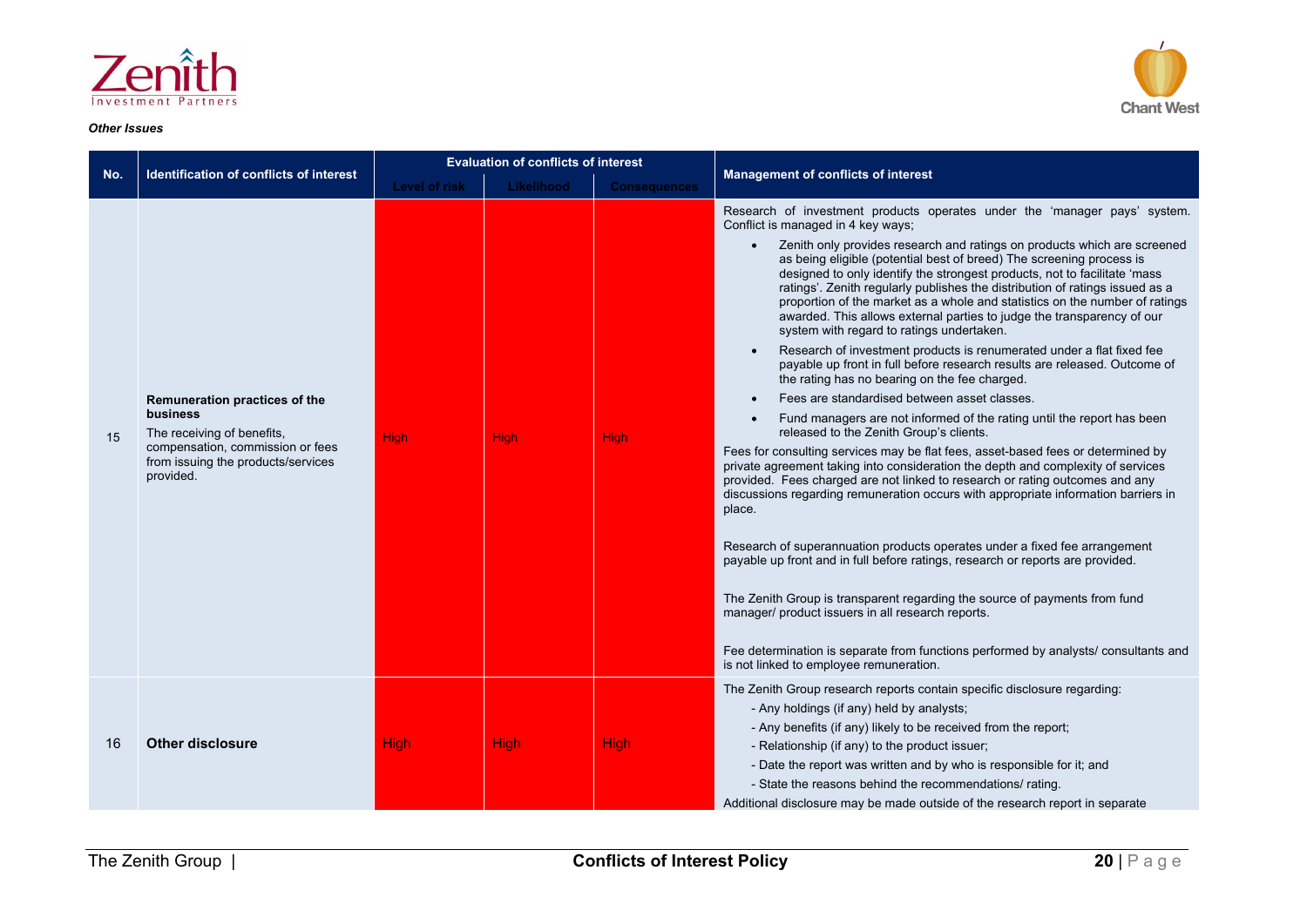



|      | Identification of conflicts of interest                                                                                                                                             | <b>Evaluation of conflicts of interest</b> |            |                     |                                                                                                                                                                                                                                                                                                                                                                                                                                                                                                                                                                                                                                                                                                                                                                                                                                                                                                                                                                                                                      |
|------|-------------------------------------------------------------------------------------------------------------------------------------------------------------------------------------|--------------------------------------------|------------|---------------------|----------------------------------------------------------------------------------------------------------------------------------------------------------------------------------------------------------------------------------------------------------------------------------------------------------------------------------------------------------------------------------------------------------------------------------------------------------------------------------------------------------------------------------------------------------------------------------------------------------------------------------------------------------------------------------------------------------------------------------------------------------------------------------------------------------------------------------------------------------------------------------------------------------------------------------------------------------------------------------------------------------------------|
| No.  |                                                                                                                                                                                     | <b>Level of risk</b>                       | Likelihood | <b>Consequences</b> | <b>Management of conflicts of interest</b>                                                                                                                                                                                                                                                                                                                                                                                                                                                                                                                                                                                                                                                                                                                                                                                                                                                                                                                                                                           |
|      |                                                                                                                                                                                     |                                            |            |                     | documents through the Zenith Group websites relating to:<br>- Status of current reports<br>- The proportion of each rating issued compared to the market and within the<br>ratings group;<br>- Explanation of the rating systems and definitions.                                                                                                                                                                                                                                                                                                                                                                                                                                                                                                                                                                                                                                                                                                                                                                    |
| 17   | <b>Treatment of clients fairly</b>                                                                                                                                                  |                                            |            |                     |                                                                                                                                                                                                                                                                                                                                                                                                                                                                                                                                                                                                                                                                                                                                                                                                                                                                                                                                                                                                                      |
|      | practices:                                                                                                                                                                          |                                            |            |                     | The Zenith Group avoids providing financial services that unfairly put the interest of the Zenith Group or its representatives or associates ahead of its clients by prohibiting the below                                                                                                                                                                                                                                                                                                                                                                                                                                                                                                                                                                                                                                                                                                                                                                                                                           |
| 17.1 | The Zenith Group may misrepresent<br>past performance or downplays risks,<br>to attract potential clients (research<br>subscribers).                                                | Low                                        | Low        | Low                 | The Zenith Group does not undertake any investment banking, corporate<br>advisory or dealing activities. Subscriber clients rely on the accuracy of our<br>research to aid the investment decision making process. The Zenith Group's<br>interests are in providing full illumination of the risks and true performance of an<br>investment product in order to remain credible and secure more business from<br>subscriber clients.                                                                                                                                                                                                                                                                                                                                                                                                                                                                                                                                                                                 |
| 17.2 | The Zenith Group advises a client to<br>purchase a product in which the Zenith<br>Group has a commercial interest.                                                                  | Low                                        | Low        | Low                 | The Zenith Group does not manage or hold investment products and does not<br>undertake any investment banking, corporate advisory or dealing activities.                                                                                                                                                                                                                                                                                                                                                                                                                                                                                                                                                                                                                                                                                                                                                                                                                                                             |
|      |                                                                                                                                                                                     |                                            |            |                     | The Zenith Group does not manage or hold investment products and does not<br>undertake any investment banking, corporate advisory or dealing activities.                                                                                                                                                                                                                                                                                                                                                                                                                                                                                                                                                                                                                                                                                                                                                                                                                                                             |
| 17.3 | Allowing certain clients to be treated<br>more favourably or with priority, in order<br>to acquire a gain or advantage that<br>adversely affects the interests of other<br>clients. | Low                                        | Low        | Low                 | The Zenith Group encourages analyst rotation within the Research teams to<br>reduce the risk of analysts becoming too familiar or close to the products and<br>product issuers under review, which may give rise to conflicts of interest. Analyst<br>rotation is achieved by having all trainee analysts (Graduate Analysts) rotate<br>through all asset class sectors over their initial two to three year period in<br>addition to all analysts rotating from covering the same fund / fund manager for<br>a period of no greater than 3 years. In circumstances where analyst rotation is<br>not practical due to the need to develop or utilise specialist knowledge and<br>expertise in particular areas, the Zenith Group relies on the robust and<br>transparent research methodology which is followed internal compliance<br>measures for the continued management and evaluation of potential conflicts of<br>interest<br>The Zenith Group prohibits any changes to be made to client portfolios from the |
|      |                                                                                                                                                                                     |                                            |            |                     | commencement of an internal ratings meeting until a client release is published.<br>for all financial products which are subject to the relevant sector review.<br>Exceptional circumstances may apply and are subject to approval from the<br>Compliance Committee.                                                                                                                                                                                                                                                                                                                                                                                                                                                                                                                                                                                                                                                                                                                                                 |
|      |                                                                                                                                                                                     |                                            |            |                     | The ratings and research process is subject to an extensive, robust and<br>transparent research methodology which involves monitoring and review at                                                                                                                                                                                                                                                                                                                                                                                                                                                                                                                                                                                                                                                                                                                                                                                                                                                                  |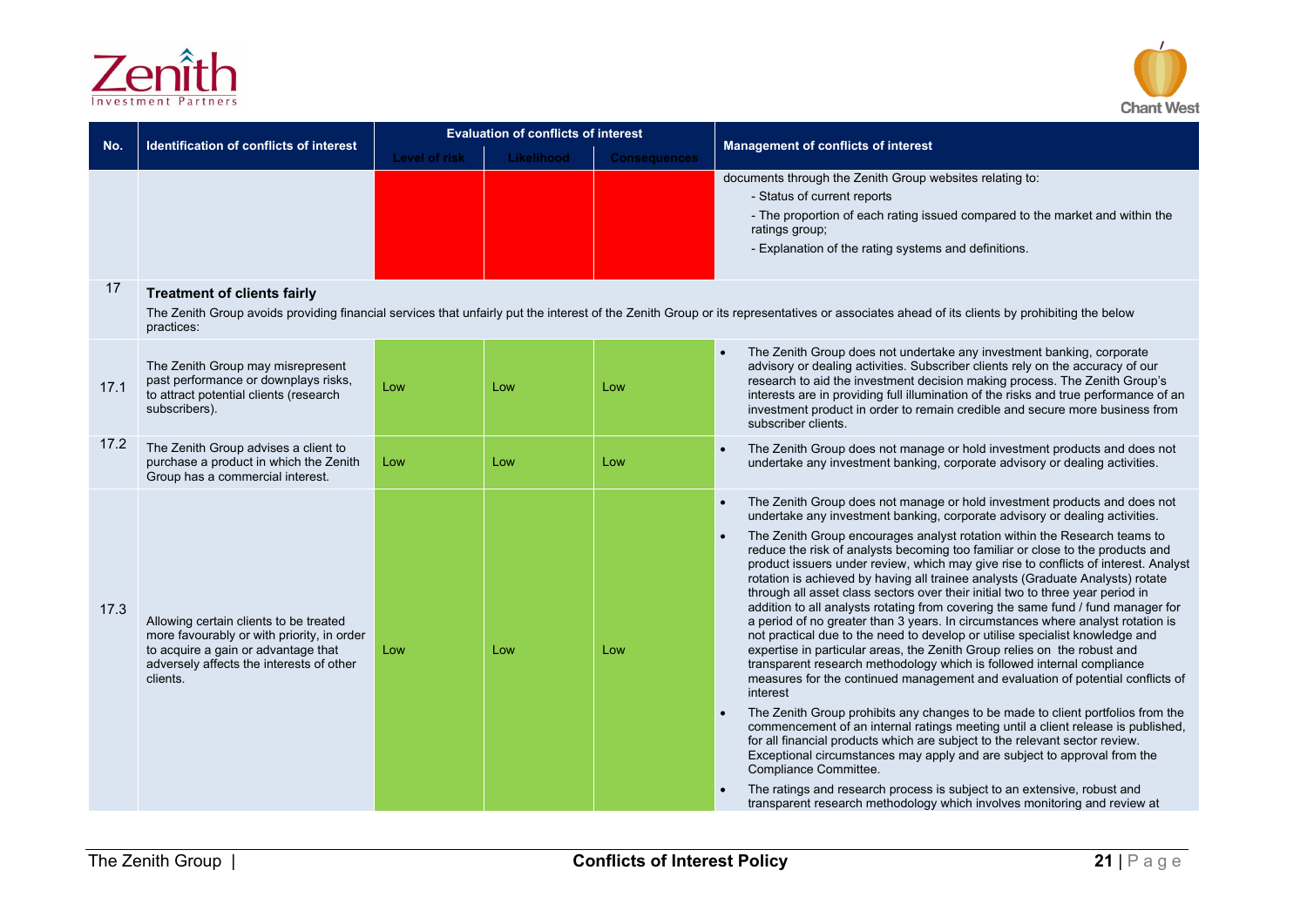



| No.  | <b>Identification of conflicts of interest</b>                                                                                                                                              | <b>Evaluation of conflicts of interest</b> |                   |                     | <b>Management of conflicts of interest</b>                                                                                                                                                                                                                   |
|------|---------------------------------------------------------------------------------------------------------------------------------------------------------------------------------------------|--------------------------------------------|-------------------|---------------------|--------------------------------------------------------------------------------------------------------------------------------------------------------------------------------------------------------------------------------------------------------------|
|      |                                                                                                                                                                                             | <b>Level of risk</b>                       | <b>Likelihood</b> | <b>Consequences</b> |                                                                                                                                                                                                                                                              |
|      |                                                                                                                                                                                             |                                            |                   |                     | multiple levels. No one person is responsible for the ratings and research<br>process with all recommendations peer reviewed.                                                                                                                                |
|      |                                                                                                                                                                                             |                                            |                   |                     | All relationships and associations are disclosed within research reports and are<br>$\bullet$<br>monitored by the Compliance Committee.                                                                                                                      |
| 17.4 | Providing more favourable ratings,<br>research or comparisons to procure<br>other fee revenue from existing clients                                                                         | Low                                        | Low               | Low                 | The ratings and research process is subject to an extensive research<br>methodology which involves monitoring and review at multiple levels. No one<br>person is responsible for the ratings and research process with all<br>recommendations peer reviewed. |
|      |                                                                                                                                                                                             |                                            |                   |                     | Fees and contractual arrangements for research and rating services are not<br>$\bullet$<br>linked to the rating process or outcome                                                                                                                           |
| 18   | Preferential treatment of representatives or associates                                                                                                                                     |                                            |                   |                     |                                                                                                                                                                                                                                                              |
| 18.1 | By any of the following, the Zenith<br>Group may be permitting a<br>representative or an associate to<br>acquire a gain or advantage that<br>adversely affects the interests of<br>clients. | <b>High</b>                                | <b>Medium</b>     | <b>Medium</b>       | Any analysis is exposed to the risk of an analysts viewpoint not being objective.<br>The combination of conflict of interest policies and research oversight is<br>designed to mitigate these risks.                                                         |
| 18.2 | Trading for a representative or<br>associate at a lower interest rate or<br>charging reduced fees.                                                                                          | Low                                        | Low               | Low                 | The Zenith Group does manage or hold investment products and does not<br>undertake any investment banking, corporate advisory or dealing activities.                                                                                                         |
| 18.3 | Giving any form of priority to a<br>representative or associate who is a<br>client.                                                                                                         | Low                                        | Low               | Low                 | The Zenith Group does manage or hold investment products and does not<br>undertake any investment banking, corporate advisory or dealing activities.                                                                                                         |
| 18.4 | Permitting a gain or advantage to be<br>obtained by a representative or<br>associate by trading at rates more<br>favourable than market rates.                                              | Low                                        | Low               | Low                 | The Zenith Group does manage or hold investment products and does not<br>undertake any investment banking, corporate advisory or dealing activities.                                                                                                         |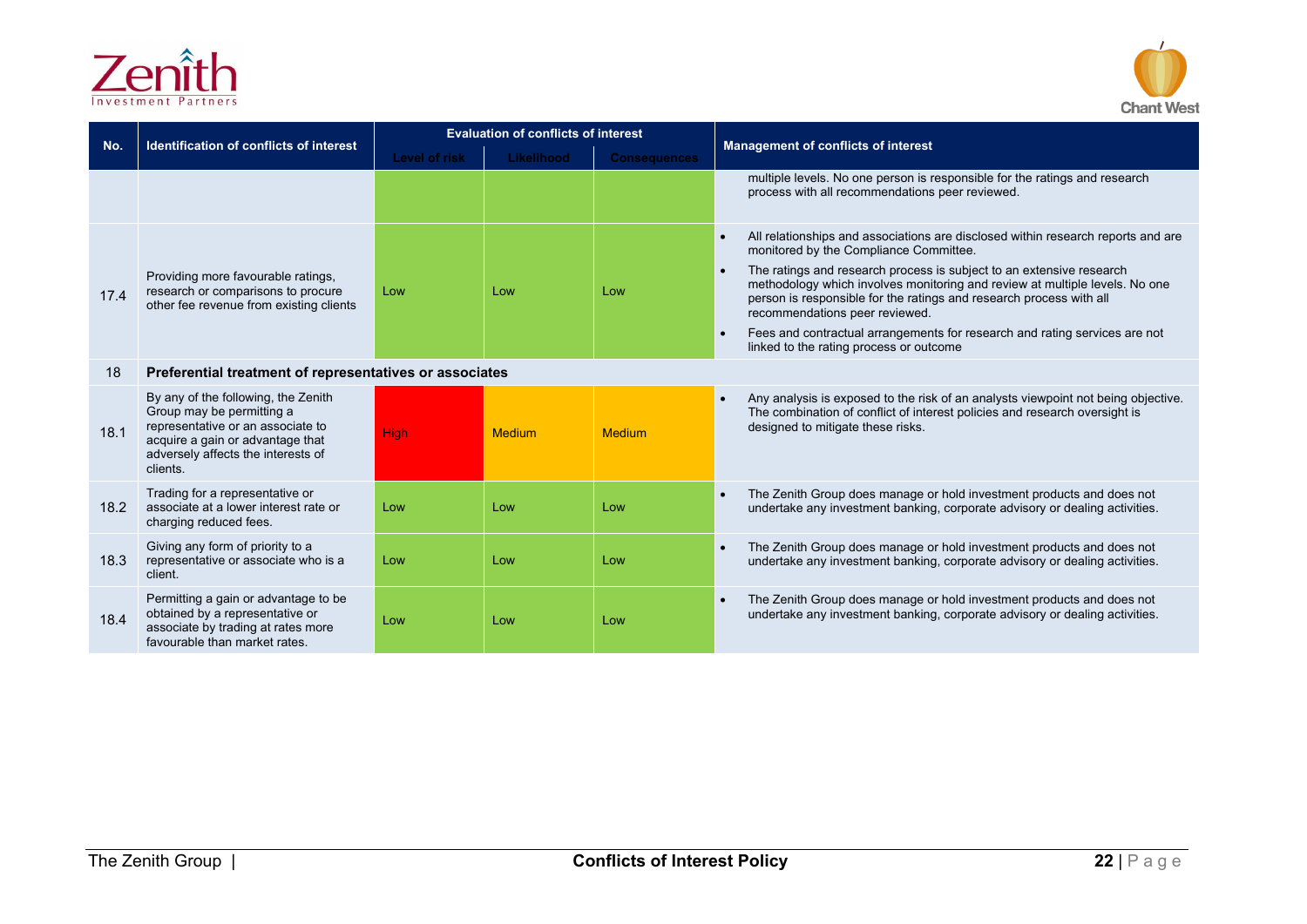



# **Annexure B**

# **Disclosure of Personal Interests**

Internal document to be provided on appointment and updated every 12 months

Name: **Name:** 2008. Example 2014 12:30 Name: 2014 2014 2015 2016 2017 2018 2019 2014 2016 2017 2018 2017 2018 2017 2018 2017 2018 2017 2018 2017 2018 2017 2018 2017 2018 2017 2018 2017 2018 2017 2018 2017 2018 2017 2018 20

In accordance with the Zenith Group's *Conflicts of Interest Policy* you must complete and return this document to the Head of Legal and Compliance within 14 days.

All sections are to be completed.

Please note that this information will be treated as being confidential.

If you have any difficulties in completing this disclosure or are concerned about its confidentiality, please contact the Legal and Compliance team or your direct Manager.

# **Part A: Directorships and Transactions Register**

Directorships include acting as a director of any company including any trustee company.

Transactions to be disclosed include any loan or lease contracts or borrowing or leasing arrangements and any acquisition or disposal of property between any entity within the Zenith Group and your associates. "Associate" includes your spouse, your children, your parent and the trustee of any trust in which you have a beneficial interest.

| <b>A2: Directorships</b> |                        |                       |                   |  |
|--------------------------|------------------------|-----------------------|-------------------|--|
| Date of entry            | <b>Name of Company</b> | <b>Date Appointed</b> | Date of<br>Change |  |
|                          |                        |                       |                   |  |
|                          |                        |                       |                   |  |
|                          |                        |                       |                   |  |

| <b>A3: Transactions</b> |                                   |                               |                                         |  |
|-------------------------|-----------------------------------|-------------------------------|-----------------------------------------|--|
| Date of entry           | <b>Description of Transaction</b> | Date of<br><b>Transaction</b> | <b>Consideration paid or</b><br>payable |  |
|                         |                                   |                               |                                         |  |
|                         |                                   |                               |                                         |  |
|                         |                                   |                               |                                         |  |